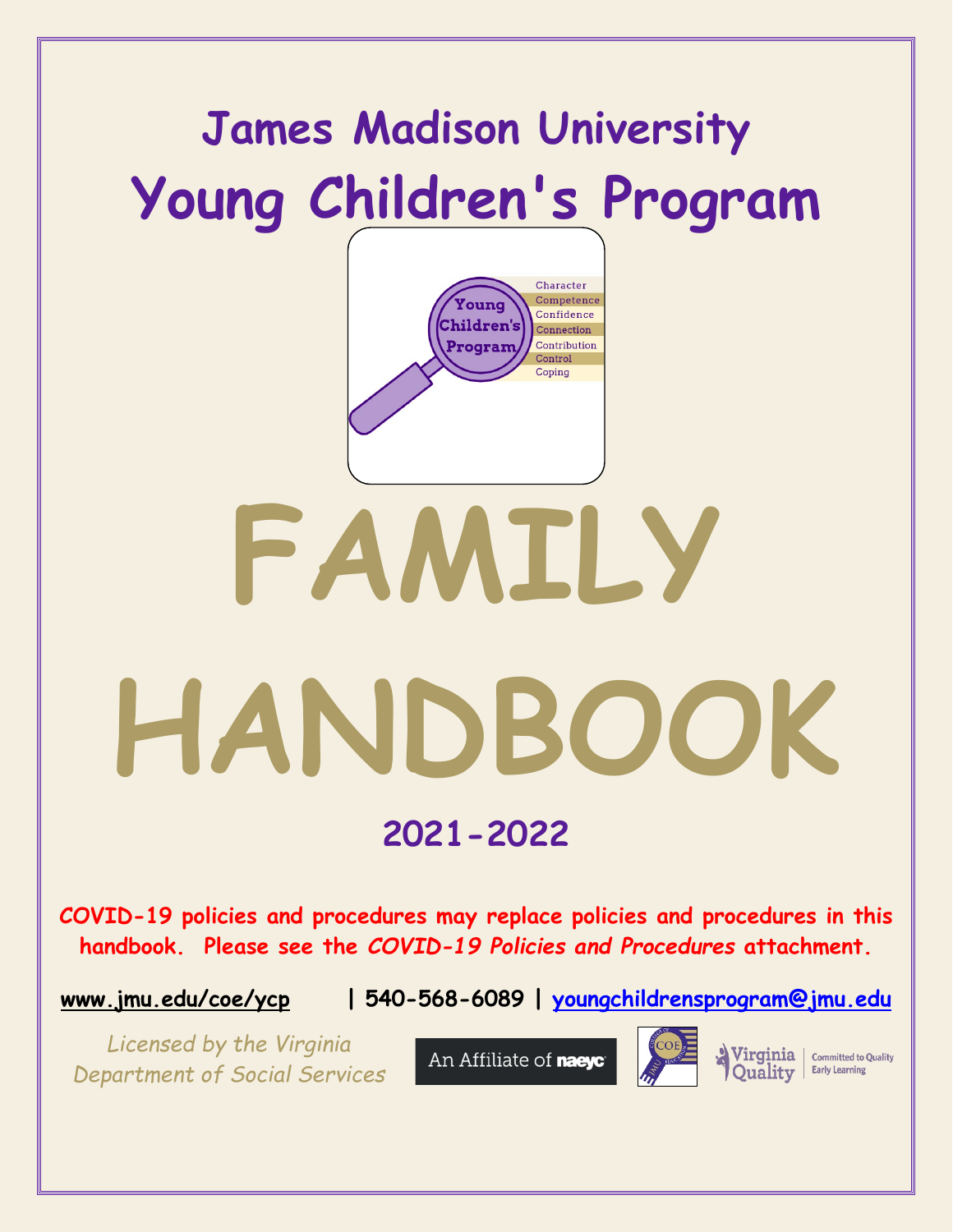# **MISSION STATEMENT**

The YCP inspires all learners by providing tools and opportunities for growth, exploration and inquiry.



**TENETS**

The teachers and staff of the YCP support the following learner-oriented tenets:

- We nurture resiliency, responsibility, and the capacity for learners to connect to themselves, others, and their world.
- We value learner's interests and offer [scaffold] experiences that provide [challenging] play-based opportunities to explore, investigate, and discover.
- We connect to our natural world daily.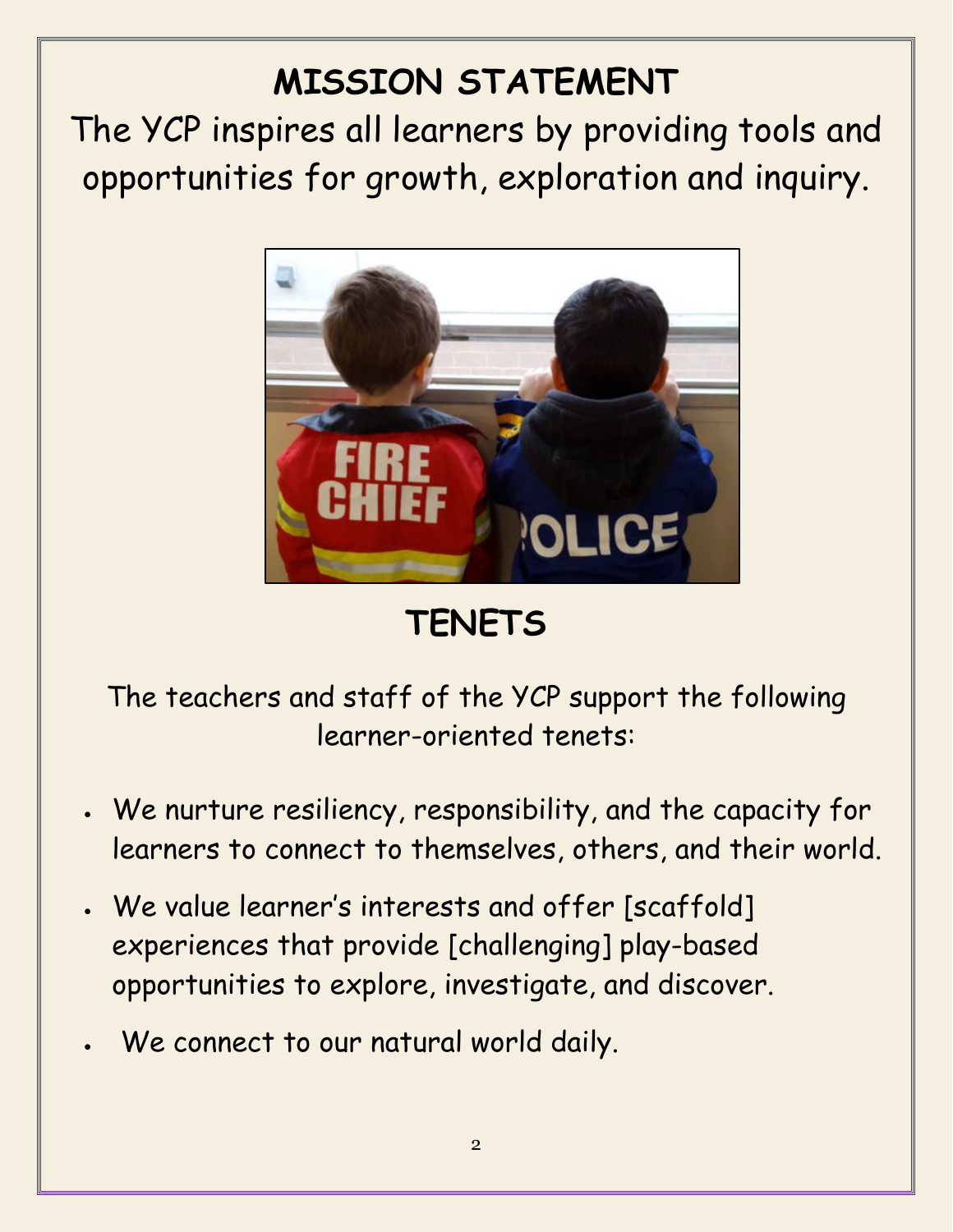# **VALUES STATEMENT**

# **The YCP…**

- **Collaborates** with the community, leveraging support and access to quality resources, diverse skill sets and broadened knowledge.
- **Creates** intentional experiences that provide a foundation for high-quality early childhood education.
- **Builds** positive, respectful relationships with our families, students and community partners.
- **Believes** that learning should be student-centered and built upon the needs and interests of all learners.
- **Is** an inclusive program where all students have the opportunity to be full and active participants.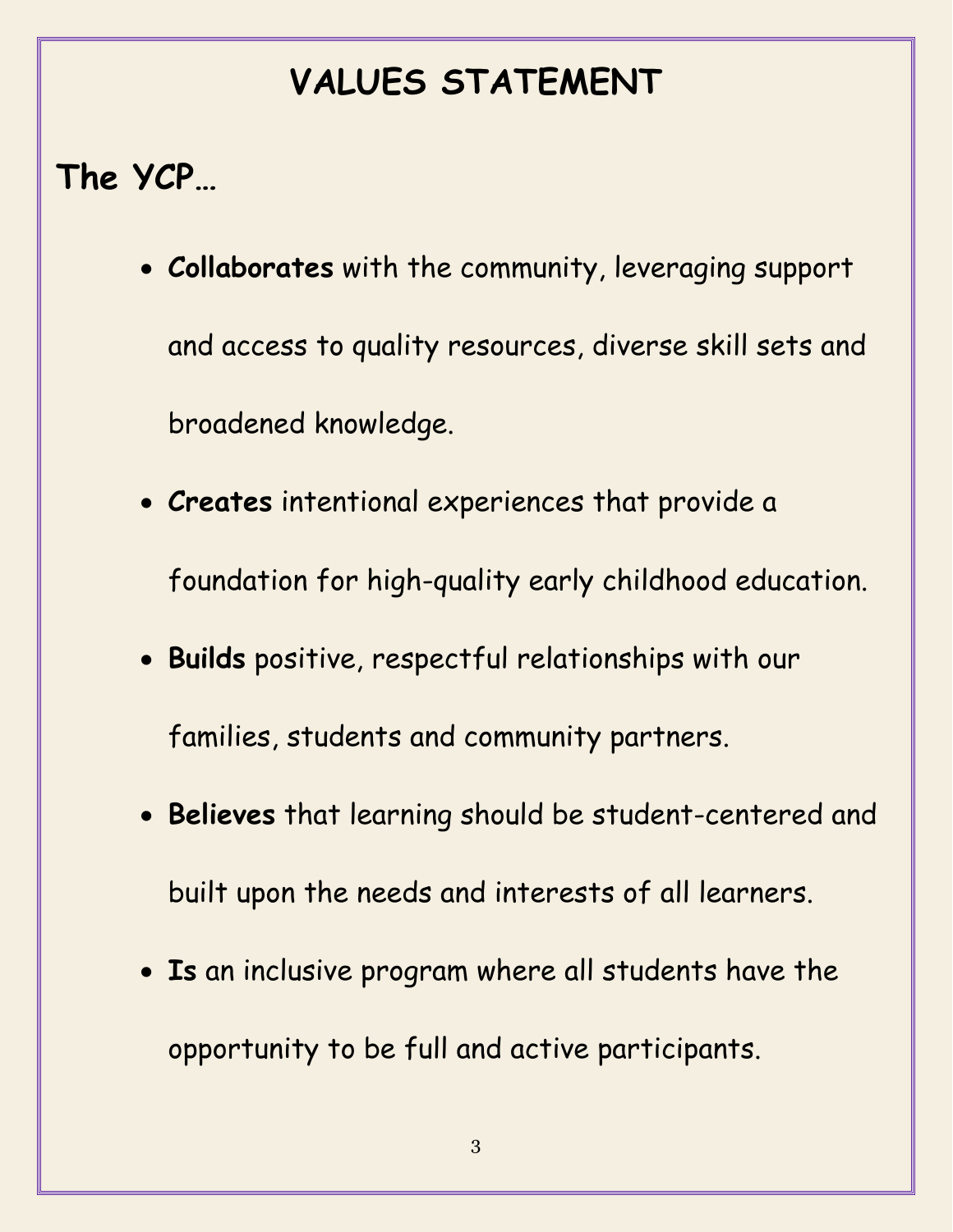# YCP Goals

- Goal 1: Grow in independence and self-sufficiency.
- Goal 2: Develop enthusiasm and skills for learning.
- Goal 3: Grow in the ability to interact positively with others.
- Goal 4: Increase personal awareness and self-discipline
- Goal 5: Grow in the ability to use language efficiently.
- Goal 6: Value individual creativity and self-expression.
- Goal 7: Construct knowledge through experience and inquiry.
- Goal 8: Develop and refine more skills.
- Goal 9: Make choices that support personal wellness.



Dr. Ginsburg's 7 C's of Resilience

Connection: "I need you and you need me. We are the YCP community." Character: "I make choices that help my world." Contribution: "I can help other people make a difference." Coping: "I practice healthy ways to respond to my feelings." Confidence: "I can do this. I will try." Competence: "I am capable. I know how." Control: "I am in control of my actions."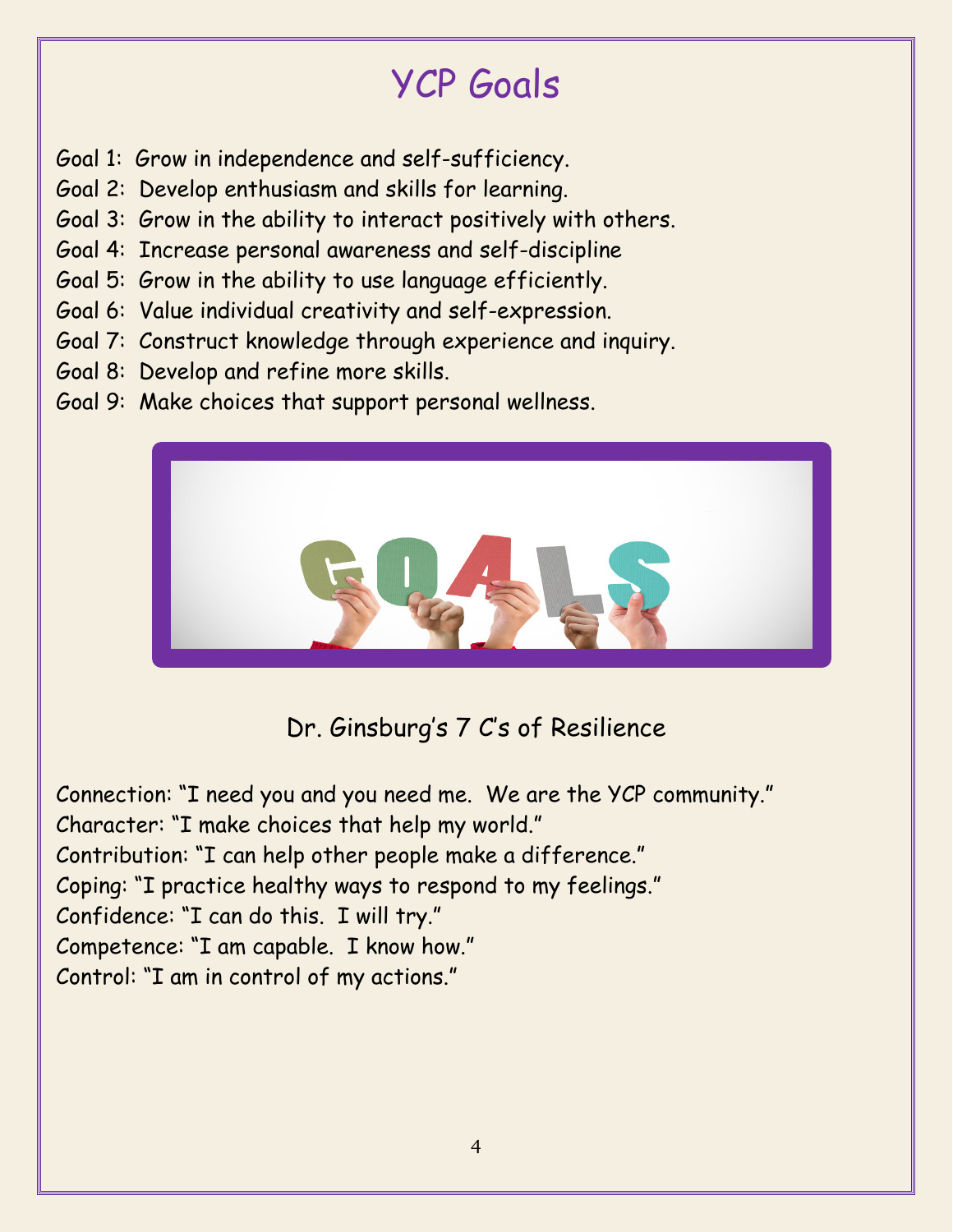# **TABLE OF CONTENTS**

| <b>PROGRAM DESCRIPTION</b>                        | $\overline{z}$   |
|---------------------------------------------------|------------------|
| <b>PROGRAM GOALS</b>                              | 8                |
| <b>CURRICULUM</b>                                 | $\boldsymbol{9}$ |
| <b>FAMILY ADVISORY BOARD</b>                      | $\boldsymbol{9}$ |
| <b>ASSESSMENT</b>                                 | 10               |
| <b>Program Survey for Families</b>                | 10               |
| <b>Language and Inclusivity</b>                   | 11               |
| <b>Translation Services</b>                       | 11               |
| <b>Individualized Education Programs</b>          | 11               |
| <b>CLASSROOM PROCEDURES</b>                       | 12               |
| <b>Morning Procedure</b>                          | 12               |
| <b>Classroom structure</b>                        | 14               |
| <b>Dismissal</b>                                  | 14               |
| <b>After School Policies</b>                      | 14               |
| <b>GENERAL PROCEDURES</b>                         | 15               |
| <b>Visitors</b>                                   | 15               |
| <b>Parking</b>                                    | 15               |
| <b>Toileting</b>                                  | 15               |
| <b>Naps</b>                                       | 16               |
| <b>COMMUNICATION</b>                              | 17               |
| <b>SOCIAL MEDIA</b>                               | 18               |
| <b>WEATHER-RELATED CLOSINGS AND EARLY RELEASE</b> | 19               |
| <b>ATTENDANCE</b>                                 | 19               |
| <b>ILLNESS</b>                                    | 20               |
| <b>INJURIES</b>                                   | 21               |
| <b>MEDICATION</b>                                 | 21               |
| <b>Over-the-counter products</b>                  | 21               |
| <b>INTERACTIONS OUTSIDE OF YCP</b>                | 22               |
| <b>JMU Students</b>                               | 22               |
| <b>Family Involvement</b>                         | 22               |
| <b>Adventures On and Off Site</b>                 | 23               |
| <b>Community Events and Service</b>               | 23               |
| <b>GUIDANCE AND DISCIPLINE</b>                    | 24               |
|                                                   |                  |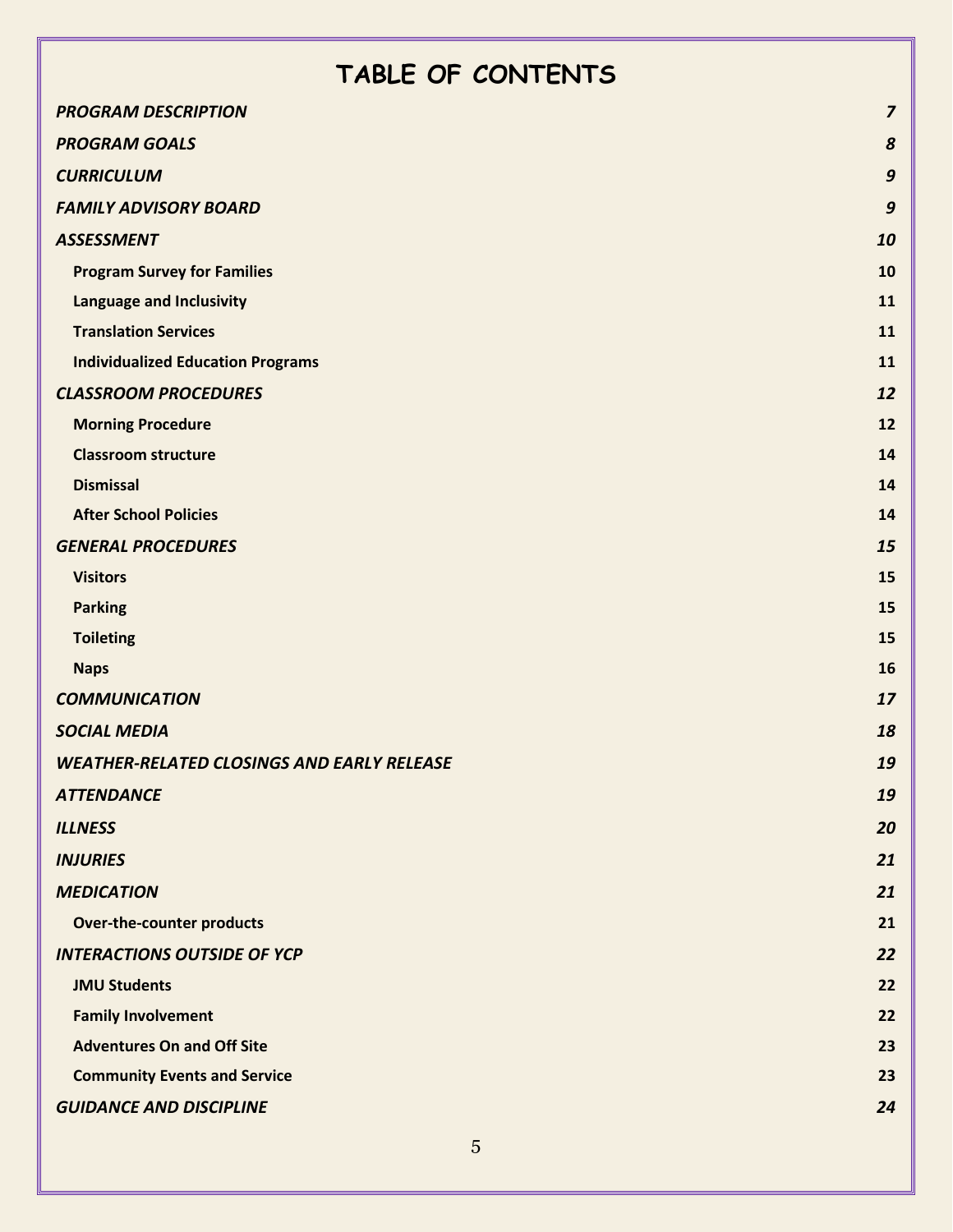| <b>ITEMS FROM HOME</b>                                           | 25 |
|------------------------------------------------------------------|----|
| <b>Birthdays</b>                                                 | 25 |
| <b>Clothing</b>                                                  | 25 |
| <b>Pets</b>                                                      | 26 |
| <b>OUTDOOR PLAYGROUND</b>                                        | 26 |
| <b>FOOD</b>                                                      | 27 |
| <b>Snacks</b>                                                    | 27 |
| Lunch                                                            | 27 |
| <b>Allergies</b>                                                 | 28 |
| <b>ENROLLMENT</b>                                                | 29 |
| <b>Enrollment of Your Child</b>                                  | 29 |
| <b>Withdrawal Policy</b>                                         | 29 |
| <b>Termination of Enrollment</b>                                 | 29 |
| NATIONAL ASSOCIATION FOR THE EDUCATION OF YOUNG CHILDREN (NAEYC) | 31 |
| <b>STAFF</b>                                                     | 32 |
| <b>TUITION AND FEES</b>                                          | 32 |
| <b>TUITION SCHEDULE</b>                                          | 33 |
| <b>VIRGINIA DEPARTMENT OF SOCIAL SERVICES (VDSS)</b>             | 34 |
| <b>Safety Plan to Meet VDSS Standards</b>                        | 34 |
| <b>FORMS</b>                                                     | 35 |
| <b>CONFIDENTIALITY</b>                                           | 36 |
| <b>Child Records</b>                                             | 36 |
|                                                                  |    |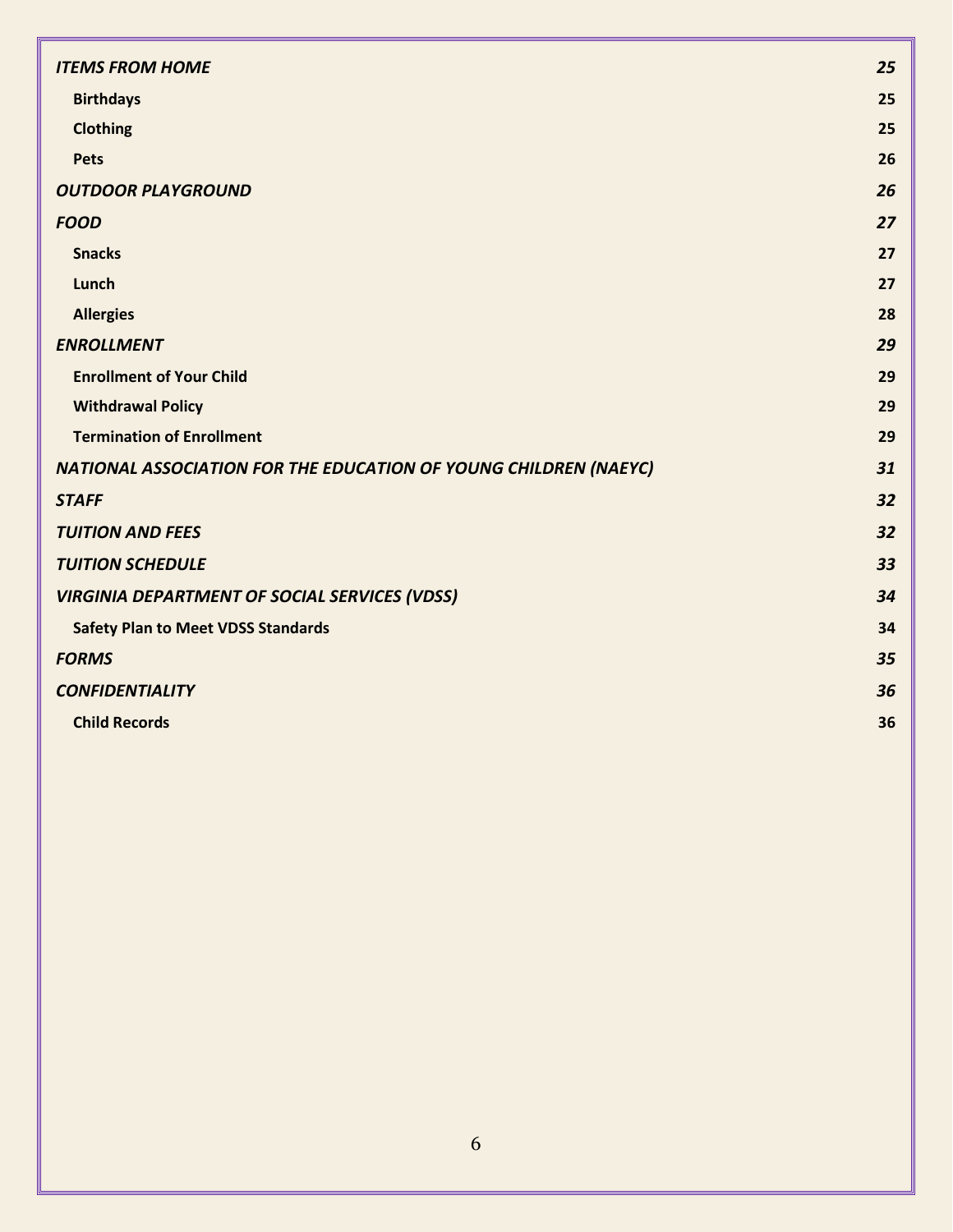#### PROGRAM DESCRIPTION

<span id="page-6-0"></span>The Young Children's Program is an early learning program operated under the direction of James Madison University College of Education. Its curriculum, environment and organization are based on professional standards and research related to learning and development of young children. The program operates Monday through Friday with a morning session for three and four-year-olds, one three-year-old full-day class and two four-year-old full-day classes. They are all team-taught by master teachers, complemented by a support staff of students.

The Young Children's Program recognizes that children's development is best facilitated through cooperative efforts of family members and the school. Family members are welcome contributors to the curriculum and are encouraged to be involved in ways that support their children's adjustment and growth. Avenues for communication vary and are personalized to meet the needs of all families.

In addition to providing a high-quality educational experience for children and their families, the Young Children's Program serves as a laboratory site for JMU teacher education, occupational therapy, communication disorders and music education students. They assist the teachers and provide individual attention in ways that are positive and supportive to children. The YCP also serves as a setting for professional observation and research within the University community.

*The YCP is accredited by the National Association for the Education of Young Children.*

Virginia | committed to Quality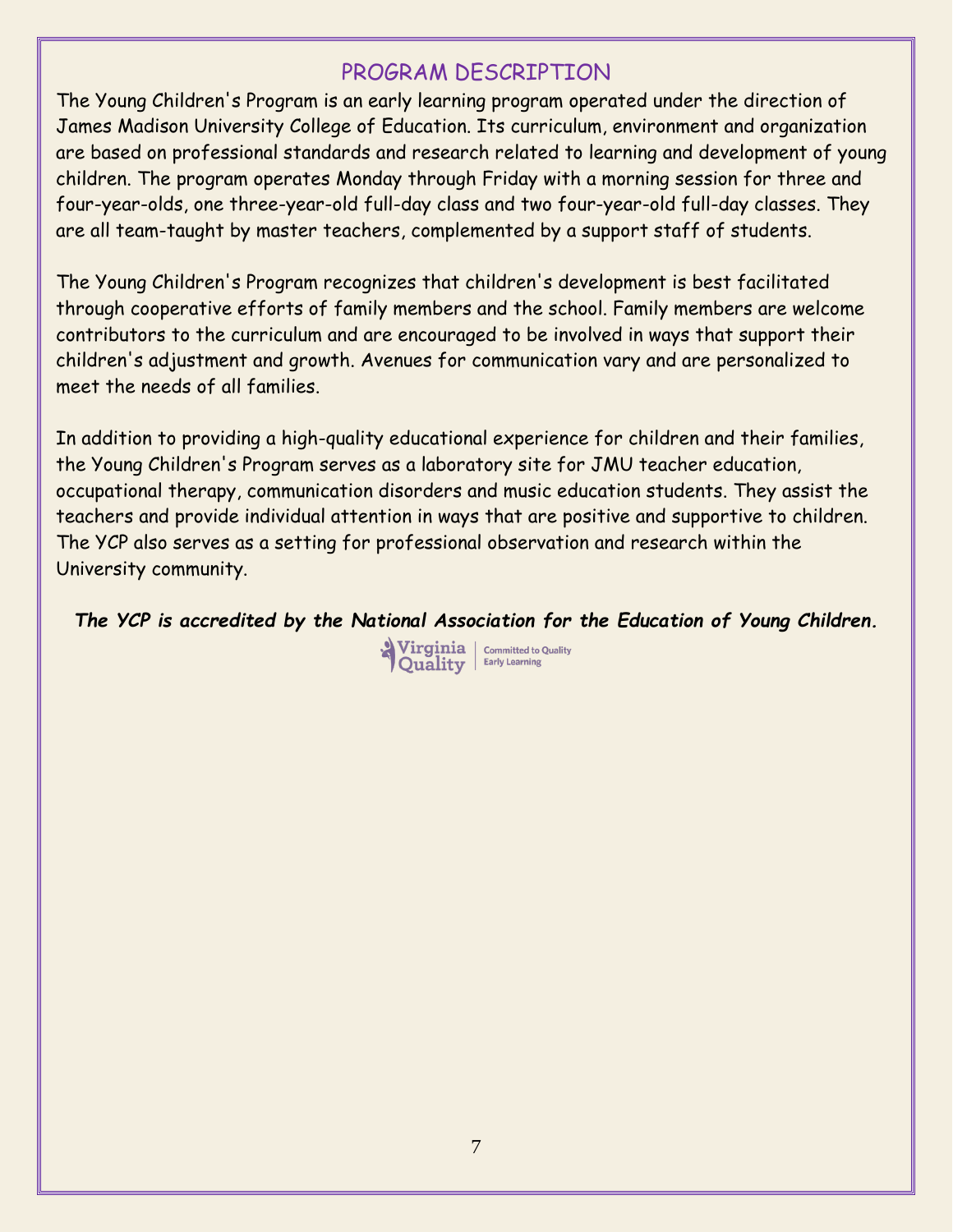# PROGRAM GOALS

<span id="page-7-0"></span>Our Program Goals represent areas of student development and provide the framework for our curriculum.

#### **The Young Children's Program provides an environment designed to help each child:**

- Grow in independence and self-sufficiency
- Develop enthusiasm and skills for learning
- Increase personal awareness and self-discipline
- Use language effectively
- Construct knowledge through experience and inquiry
- Develop and refine motor skills
- Make choices that support personal wellness
- Develop resiliency skills

#### **The Young Children's Program provides an environment designed to help families:**

- Participate meaningfully in their children's educational experience
- Grow in their understanding of child development and appropriate early education
- Develop a support network with other families in the program
- Share their values, beliefs, and experiences with children, families, and teachers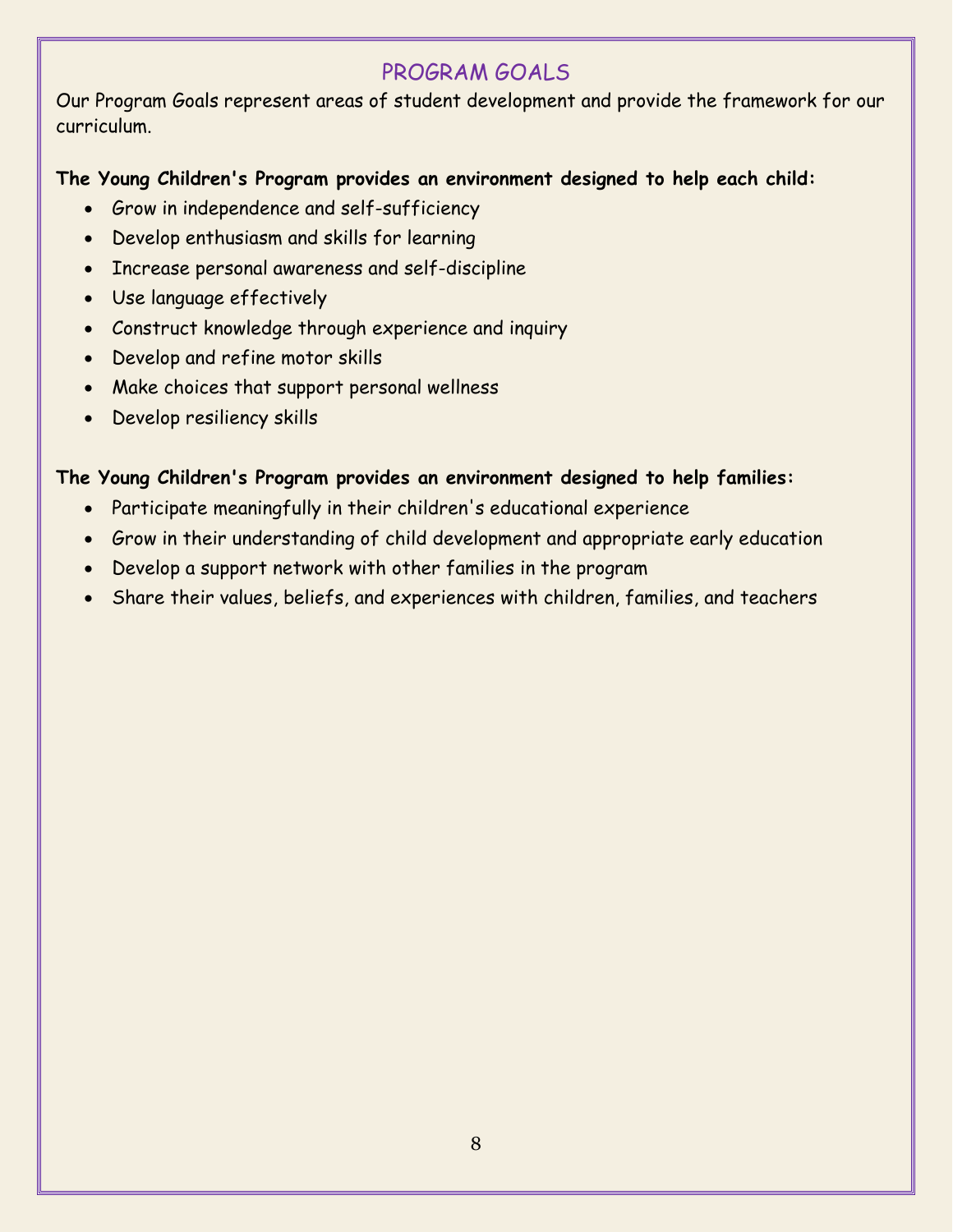#### CURRICULUM

<span id="page-8-0"></span>The most critical component of the Young Children's Program curriculum is the demonstration of sincere respect for every child. It is each teacher's responsibility to know the children personally; their special interests, fears or needs for dependence, out-of-school routines, activities, family values and dynamics. This is accomplished through consistent and meaningful interaction with each child, careful observation and assessment within the school environment and the development of a cooperative and communicative relationship with all families.

The curriculum of the Young Children's Program is dynamic, evolving and personal. It is grounded in our mission to support the growth of each child in all areas of development: physical, social, emotional, cognitive and language. Professional training, skillful observation and personal relationships with each child and family enable teachers to make curricular decisions that facilitate optimal growth and learning. Assessment results, both formal and informal, guide individualized learning plans.

Program goals represent the areas of development and provide the framework of the curriculum. They are aligned with the Milestones of Child Development (Virginia Early Childhood Development Alignment Project, 2013), which define specific knowledge, skills and attitudes appropriate for children ages three to five years of age in each developmental domain and the Foundation Blocks for Early Learning (Virginia Department of Education, 2013) which provide minimum standards for four-year-olds. All choices relating to short-term and long-term planning reflect these guidelines with the understanding that children construct knowledge through interaction with materials, people and the environment, as such interactions are important to learning. These curriculum tools can be modified to meet the languages spoken by families in our program.

Therefore, play, investigation, discovery, communication, and reflection are daily experiences for children. The foundation of the curriculum is first-hand experiences that take the form of events, ongoing projects, field trips, walks to campus or community sites, or visitors to the YCP. Appropriate content knowledge identified in national and state standards in the areas of literacy, mathematics, science and social studies is integrated into extension experiences.

#### FAMILY ADVISORY BOARD

<span id="page-8-1"></span>Our Advisory Board consists of our YCP director, the YCP teachers, the Dean of the College of Education, and one or two parents as representatives from each of our currently enrolled classes. The role of the Board is to support the ongoing operation of the Young Children's Program, establish long-range goals and recommend policy that is in the best interest of the program and its mission. It also allows the YCP families to help with program fundraising. The Advisory Board meets quarterly during the school year with additional meetings scheduled as needed.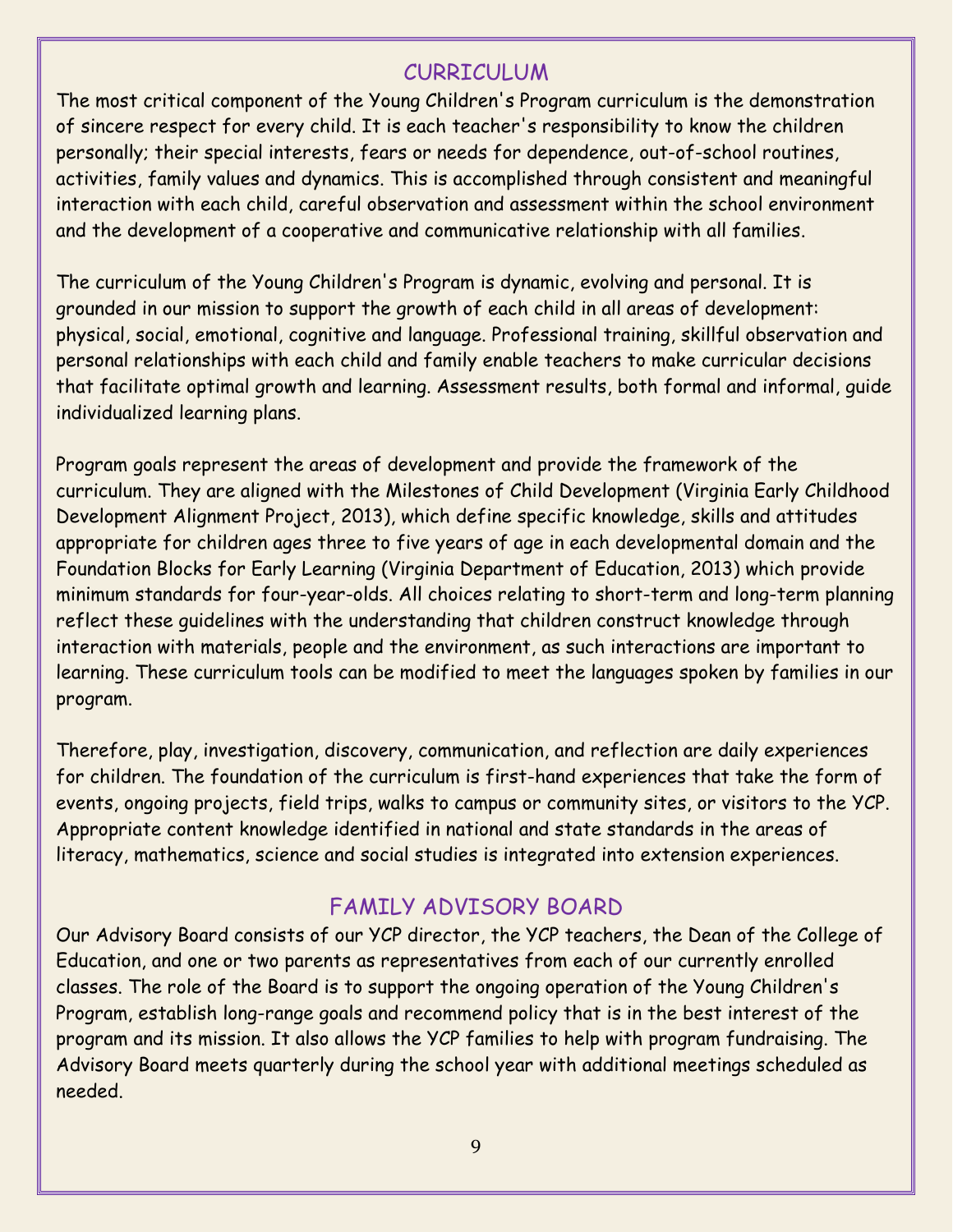#### ASSESSMENT

<span id="page-9-0"></span>Assessment of children's development and learning is an integral part of the curriculum. The information gathered through purposeful assessment enables teachers to plan experiences for children that are personally meaningful, appropriately challenging and consistent with their development. For this reason, the YCP assessment program is an ongoing process, specifically designed to facilitate the collection of data on each child's growth in the developmental areas identified in the program goals.

Early in the school year, parents are also encouraged to collaborate with the teacher in determining individual goals for their child. Progress toward goals is documented and discussed during formal and informal conferences throughout the year. Revision of goals and assessments are made when appropriate.

Communication with families about their child's development and progress toward program goals is scheduled two times a year. This kind of sharing occurs in ways that are mutually agreeable. Parents have the opportunity to review and contribute to the developmental information during formal conferences or on additional occasions as requested. Conferences may be initiated by a teacher or family member at any time throughout the year.

The success of a dynamic, child-centered curriculum is dependent on the teachers' understanding of child development and their knowledge of individual children. YCP teachers know how young children learn and incorporate this understanding as they plan activities and provide materials that will be motivating and intellectually engaging and meet the needs and interests of each learner. Every aspect of the curriculum, classroom and the daily routine, reflect extensive knowledge of child development. In addition to facilitating meaningful planning, this knowledge provides teachers with a basis for assessing the development of individual children. Assessment informs the planning of experiences that will support optimal learning and growth for each child.

Because the YCP program goals represent assessment in all developmental domains, the data collection process constitutes an effective screening instrument. However, if areas of concern are recognized at any time during the child's enrollment, they are summarized and shared with the parents. Appropriate resource professionals are consulted if necessary and an intervention plan is developed in consultation with the family. If efforts to facilitate progress are unsuccessful, appropriate referrals may be made.

#### <span id="page-9-1"></span>**Program Survey for Families**

An annual survey is conducted in the spring. This survey includes objective statements for response, as well as the opportunity for written feedback. Twice during the year (typically January and June), contact is made with families for the specific purpose of soliciting feedback and ideas for program improvement.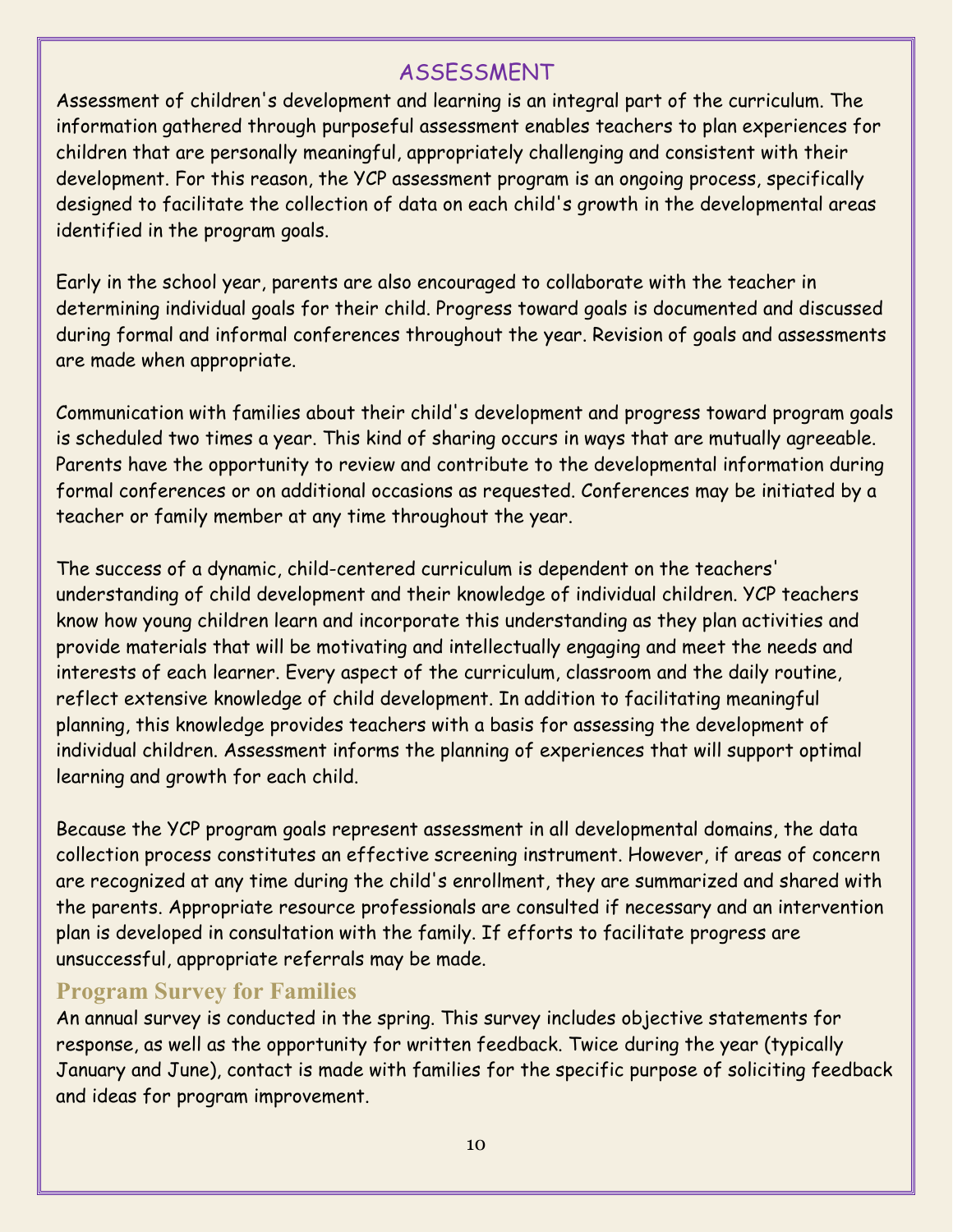#### <span id="page-10-0"></span>**Language and Inclusivity**

Because the YCP views early education as the shared responsibility of home and school, it is critical that we communicate often and effectively about all aspects of a child's school experience. Parents are encouraged to contact a teacher or the YCP Director if the family is unable to receive electronic communication (via the web, email and Seesaw) or need to communicate in a language other than English.

If your child speaks a language other than English, please communicate with the teacher about ways we can work together to support language acquisition.

#### <span id="page-10-1"></span>**Translation Services**

We celebrate the cultural diversity at the YCP, as well as in the JMU and Harrisonburg communities. Our enrollment forms are available in both Spanish and English. In addition, we have translation and interpretation services available for a variety of languages including Arabic, Kurdish, Russian, Spanish, Tigrinya and Ukrainian.

#### <span id="page-10-2"></span>**Individualized Education Programs**

It is the parents' responsibility to inform the YCP Director if their child has an IEP or is receiving specialized services. The teacher and Director will meet with the family and school division officials prior to the child's attendance to confirm the appropriateness of the placement and specific expectations for the child's progress in the YCP setting. Program staff will cooperate with resource persons and support IEP goals.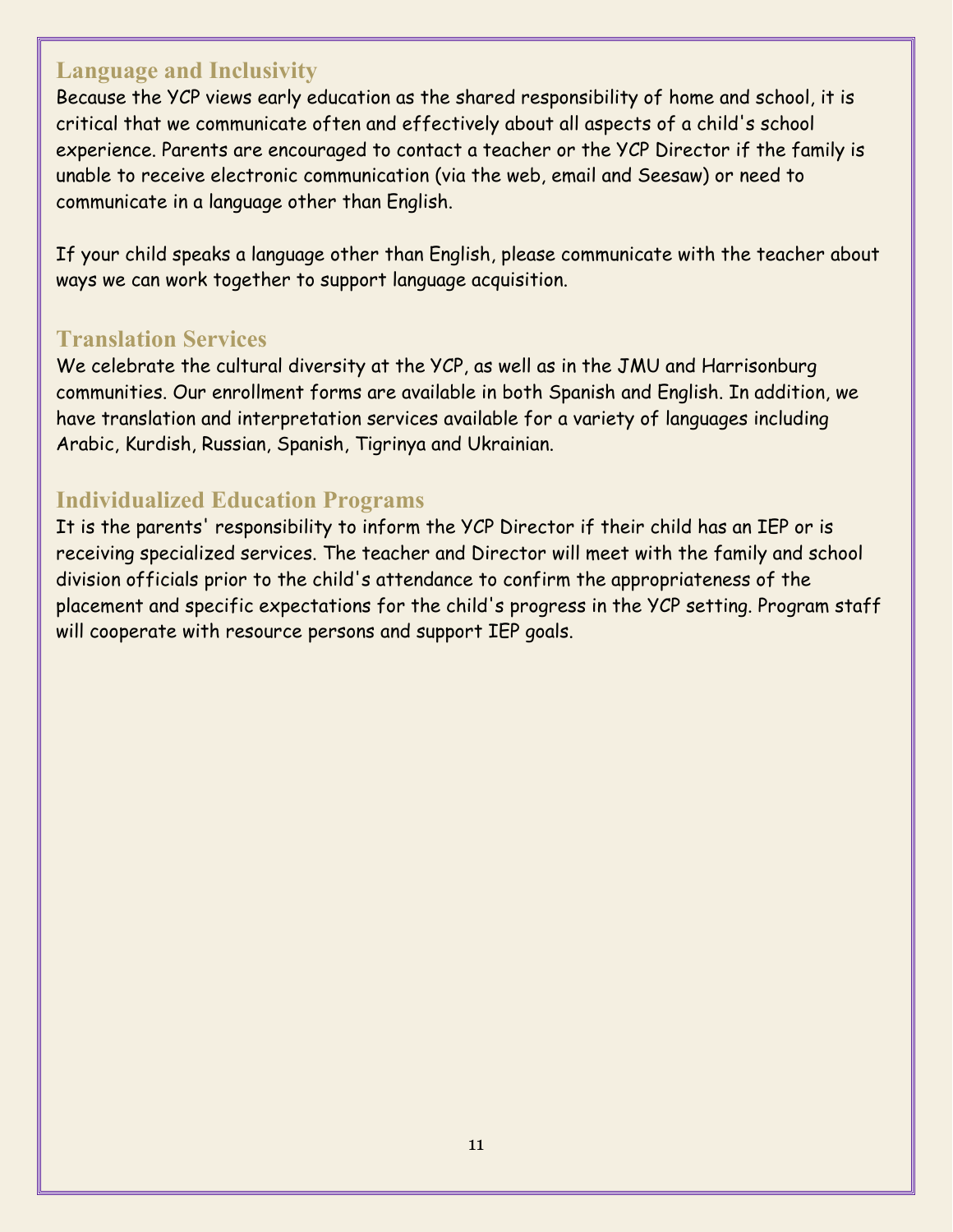# CLASSROOM PROCEDURES

<span id="page-11-0"></span>Families and children should always enter and leave through the main doors beside the playground. Program arrival and dismissal times must be observed in order to provide the teachers with the time needed for daily preparation of the classroom and meetings with student staff.

It is important for teachers to be aware of situations or experiences that may affect children's behavior (loss of sleep, absence or illness of a parent or family member, visitors in the home, etc.) Please share this information at a level that is comfortable with you. If there is lengthy information that must be shared, provide it in writing or arrange a time that is convenient to both of you.

# <span id="page-11-1"></span>**Morning Procedure**

#### **Arrival Time**

The half-day session operates from 8:30am—11:30am (doors open at 8:25am) The full-day session operates from 8:00am—3:30pm (doors open at 7:55am) with optional after school care from 3:30pm—5:30pm

#### **Check-In**

Parents or authorized persons are responsible for checking children into the classroom upon arrival and out of the classroom at the end of the school day. A Sign-in and Sign-out sheet is posted in each classroom for this purpose.

#### **Handwashing**

All children MUST wash their hands upon arrival. The adult who brings your child to school is responsible for seeing that this is done thoroughly. We encourage all children to follow the routine of using the bathroom and washing their hands as they arrive.

One of the most reliable ways of controlling the spread of germs is proper and consistent handwashing. This is emphasized with the children and modeled by all adults working in the YCP classrooms. Children and adults are expected to wash their hands or use hand sanitizer at the following times:

- Upon arrival at school
- After using the toilet
- After touching bodily fluids
- Before AND after preparing, serving, or eating food
- After playing in water shared by multiple people
- After handling animals or materials that may be contaminated by animals
- After playing outdoors

Adults are also required to wash hands at the following times:

• Before and after administering medication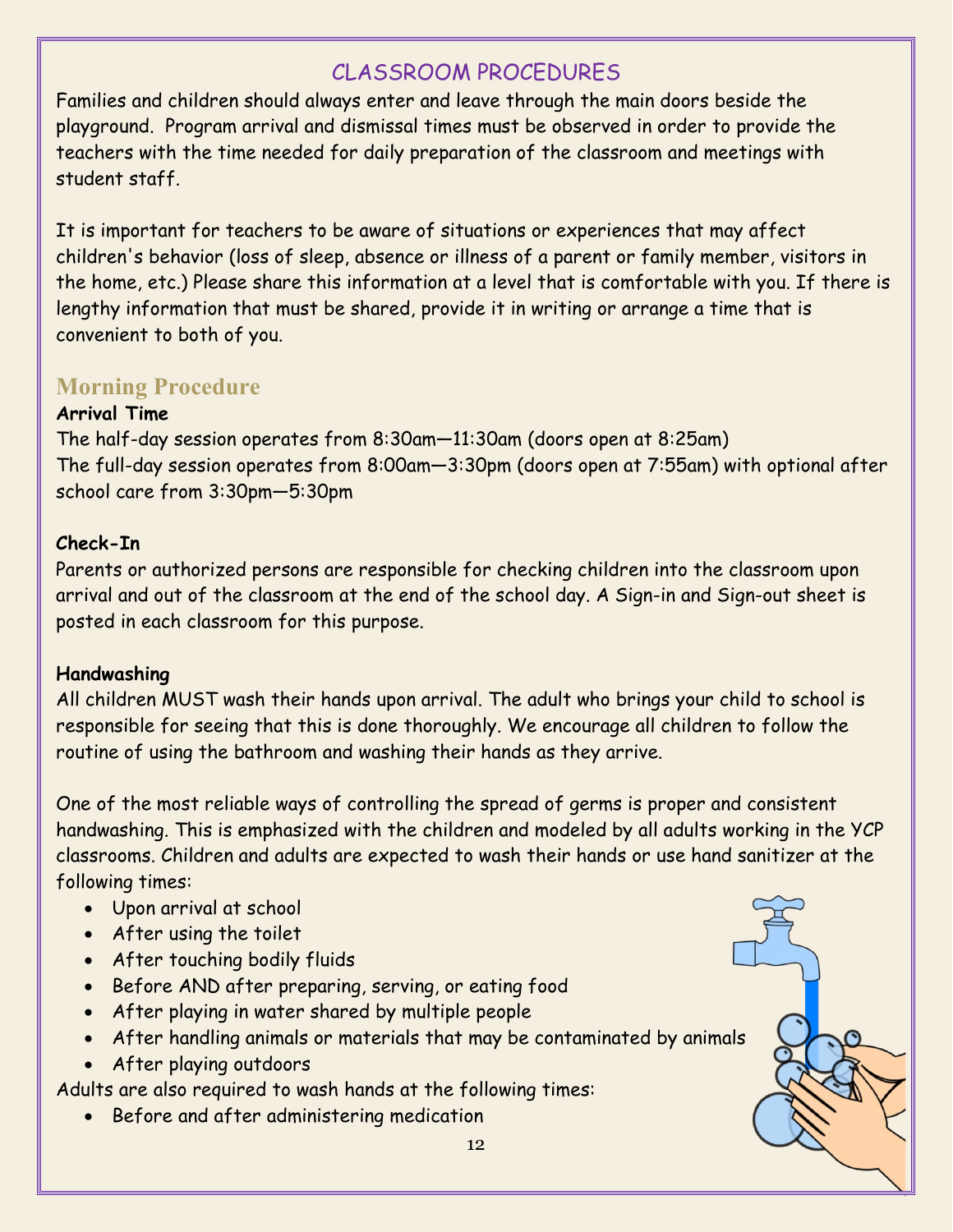- After cleaning or handling garbage
- After feeding a child
- After assisting a child with toileting

#### **The proper handwashing technique consists of the following steps: (refer to the chart hanging above the sink)**

- Get a paper towel before starting to wash hands
- Use liquid soap and running water, rubbing hands vigorously for at least 20 seconds including the back of the hands, wrists, and between the fingers
- Dry hands thoroughly with a paper towel
- Use the paper towel to avoid contact with the spigot when turning off the water

#### **Goodbyes**

We realize that saying goodbye at the beginning of the school day is sometimes difficult. The teacher will help with this in a way that is sensitive to the needs observed in your child. Parents are encouraged to remain in the classroom as long as the child needs their presence, but staying beyond this time may be counterproductive to our goal for each child to grow in independence and self-confidence. We ask that you trust the teachers as they work to provide an environment that is welcoming, secure, and challenging for each child. Feel free to talk with your child's teacher if you have concerns about leaving your child and would like to develop a specific plan for easing this transition.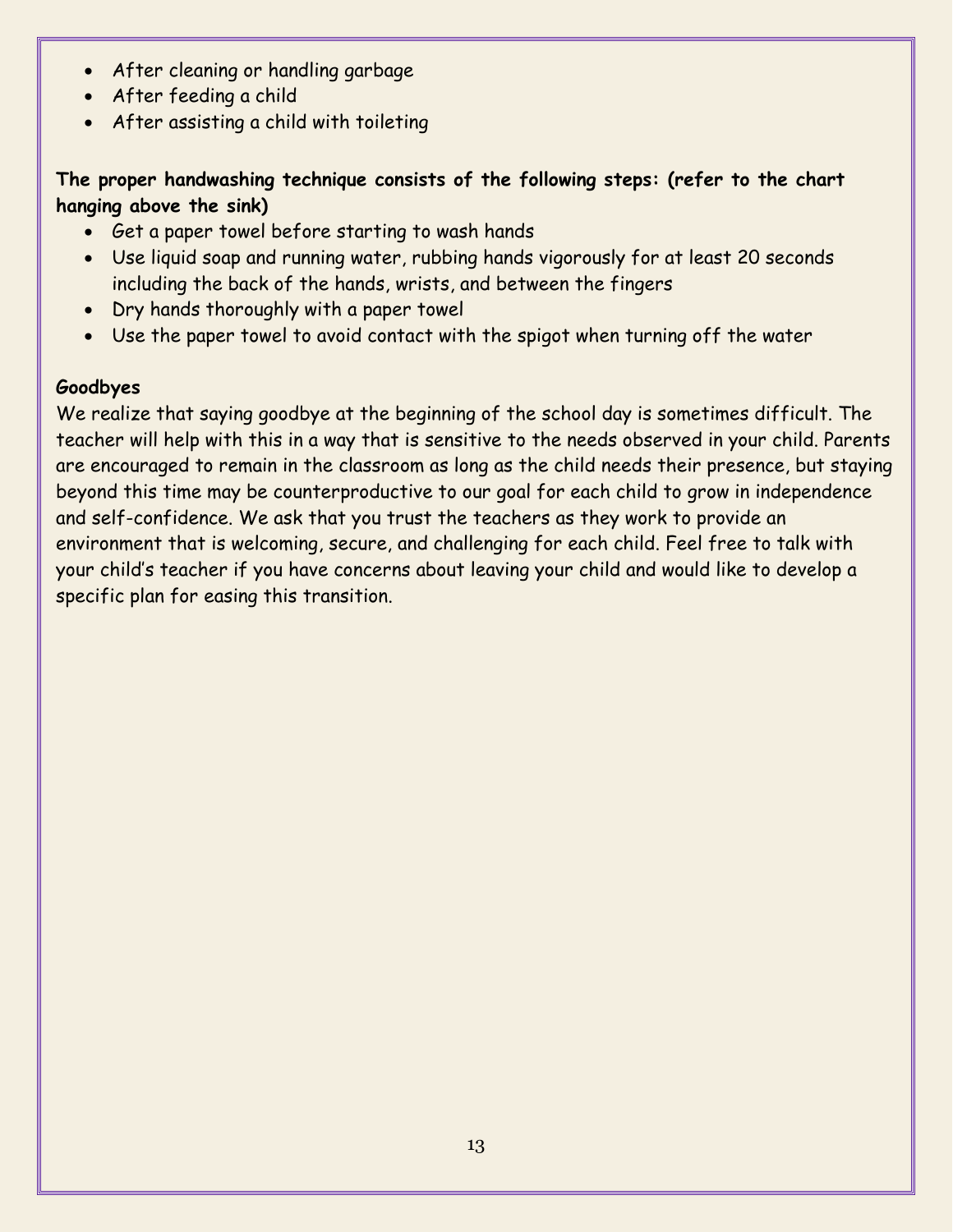#### <span id="page-13-0"></span>**Classroom structure**

The daily schedule supports the program goals by providing routines that contribute to children's feelings of security and purpose. Flexibility within the schedule supports growth in all goal areas and enables teachers to respond to the needs and involvement of the children at any time during the day. The majority of each session is dedicated to exploration and purposeful play. During the active time, children choose where they want to play and when they are ready to move to a new activity.

Teachers encourage involvement in chosen activities for an amount of time that is appropriate for each child's developmental level but do not impose a scheduled rotation of activities. The role of the teacher and support staff during this period is also active, moving among individuals or groups of children to provide supervision; observe children's use of materials; or interact in ways that support the construction of knowledge, language acquisition, personal independence, and social growth. Classroom routines for opening and concluding the session, preparing and eating snack, and the rotation of classroom responsibilities incorporate the use of written and oral language, numeracy, science, and social studies in concrete and meaningful ways.

#### <span id="page-13-1"></span>**Dismissal**

**Children will be dismissed to parents or authorized persons only.** The school must be informed in writing when a child is to be dismissed to someone other than a person listed on the authorization form.

**Children must be picked up at dismissal time.** The teachers have scheduled meetings with student staff at the end of each day and cannot be responsible for after-hours care, unless your child is enrolled in the after-school program. If a child is not picked up at 3:30 p.m., they are placed into the after-school program and a \$10 late fee is charged.

*Children not picked up from AFTERSCHOOL by 5:30 pm will be charged \$10 for every 5 minutes until they are picked up. At 5:30 pm, afterschool staff will begin calling listed emergency contacts. If no one can be reached Child Protective Services and/or the Harrisonburg Police Department will be notified.*

#### <span id="page-13-2"></span>**After School Policies**

Policies and procedures for our After School Program are listed in our After School Contract. Please contact our Director, Amy Taylor for more information.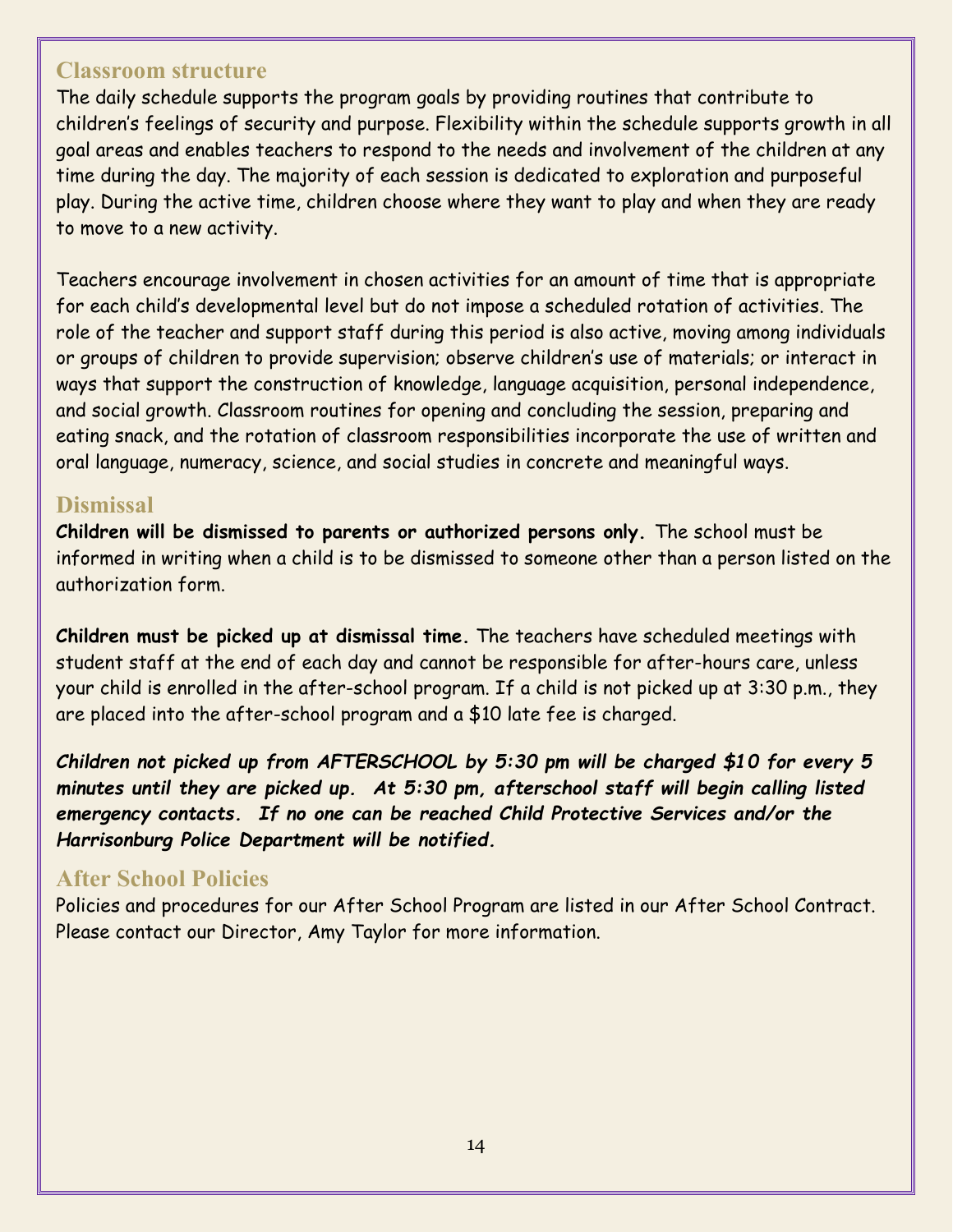# GENERAL PROCEDURES

#### <span id="page-14-1"></span><span id="page-14-0"></span>**Visitors**

Non-enrolled children visiting the Young Children's Program must be supervised at all times by an accompanying adult. Teachers and student staff members are responsible for enrolled children only and should not be asked or expected to provide additional supervision. When parents with siblings wish to visit the YCP beyond normal arrival and departure times, the teacher should be consulted in advance. Siblings present during arrival and departure must remain with a parent or accompanying adult. All family members MUST wash their hands upon arrival. If siblings engage with any classroom materials, parents need to ensure they are put away before leaving.

#### <span id="page-14-2"></span>**Parking**

Parking lots for families of the Young Children's Program are on the south side of Anthony-Seeger Hall and on the north side (off Grace Street). Reserved spaces in the S Lot are designated as temporary parking for drop-off and pickup ONLY. Seven spaces near the playground in I Lot are designated as temporary parking for drop-off and pickup ONLY. Persons who plan to stay for more than fifteen minutes should park in a regular parking space in I or S Lots. If all spaces are occupied, please continue driving around until a spot becomes available. Vehicles must be turned off (idling is not permitted).

Emergency access to all campus buildings is critical. For this reason, all drivers must park in legal spaces and avoid blocking the flow of traffic through the lot. Violators may be ticketed, and exceptions will not be made for YCP families. Drivers who receive a ticket should contact JMU Parking Services (568-3300). Special parking permits will be available for YCP families.

All families receive parking passes that **MUST** be displayed. JMU faculty and staff must display YCP passes when parking in reserved spaces for drop-off and pickup. Use of YCP reserved parking for other University business is prohibited.

# <span id="page-14-3"></span>**Toileting**

Bathroom accidents are common, especially during the first months of school. Families are asked to keep a seasonal change of clothes at school so we can respond to accidents quickly and avoid embarrassment for the child. In compliance with licensing regulations, soiled underwear and clothing will be returned in a sealed plastic bag with minimal handling.

Children do not have to be completely potty-trained to attend the YCP. The teacher must be notified if a child is not completely potty-trained and wears a diaper or pull-ups to school. Families must provide diapers/pull-ups and wipes. These need to be labeled with the child's name.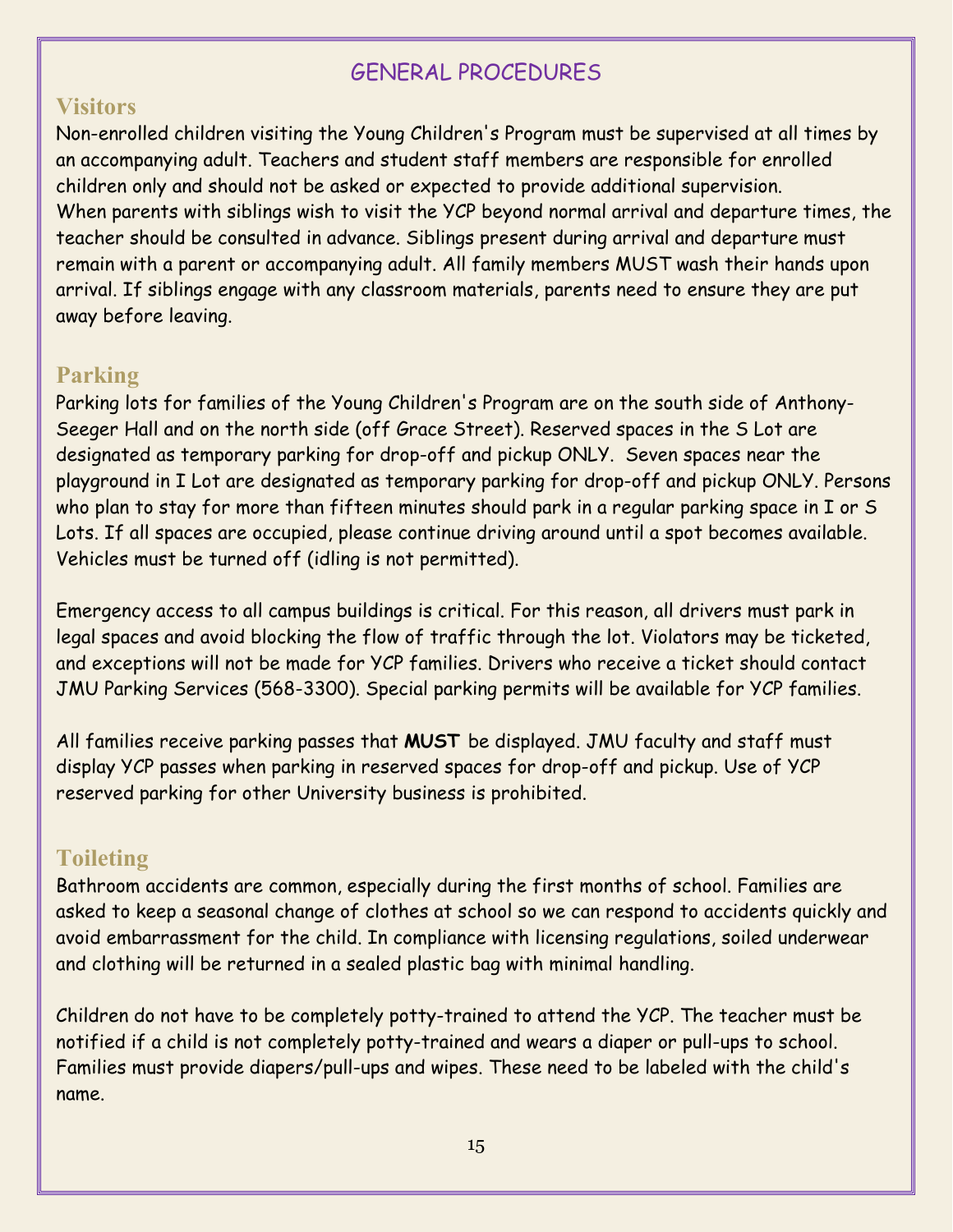#### <span id="page-15-0"></span>**Naps**

It is important for young children in a full-day program to have a time to rest. The children in our full-day program have one to one and half hours of rest time each day, typically 12:30 p.m. to 2:00 p.m. After one hour, children may be given a quiet activity. During this time, children rest on their own cot. Each cot is covered with a sheet that is laundered each Friday. Families can provide a blanket (not to exceed 36" X 40") that is sent home each week to be washed. Children may bring a small, soft stuffed animal (not to exceed 8" X 11") to be used at rest time. If possible, medical appointments should NOT be made during rest time. If this is unavoidable, send a Seesaw message to your child's teacher and they will bring the child to you. Please do not enter the classroom. If your child is returning to school, the teacher will advise of the best time.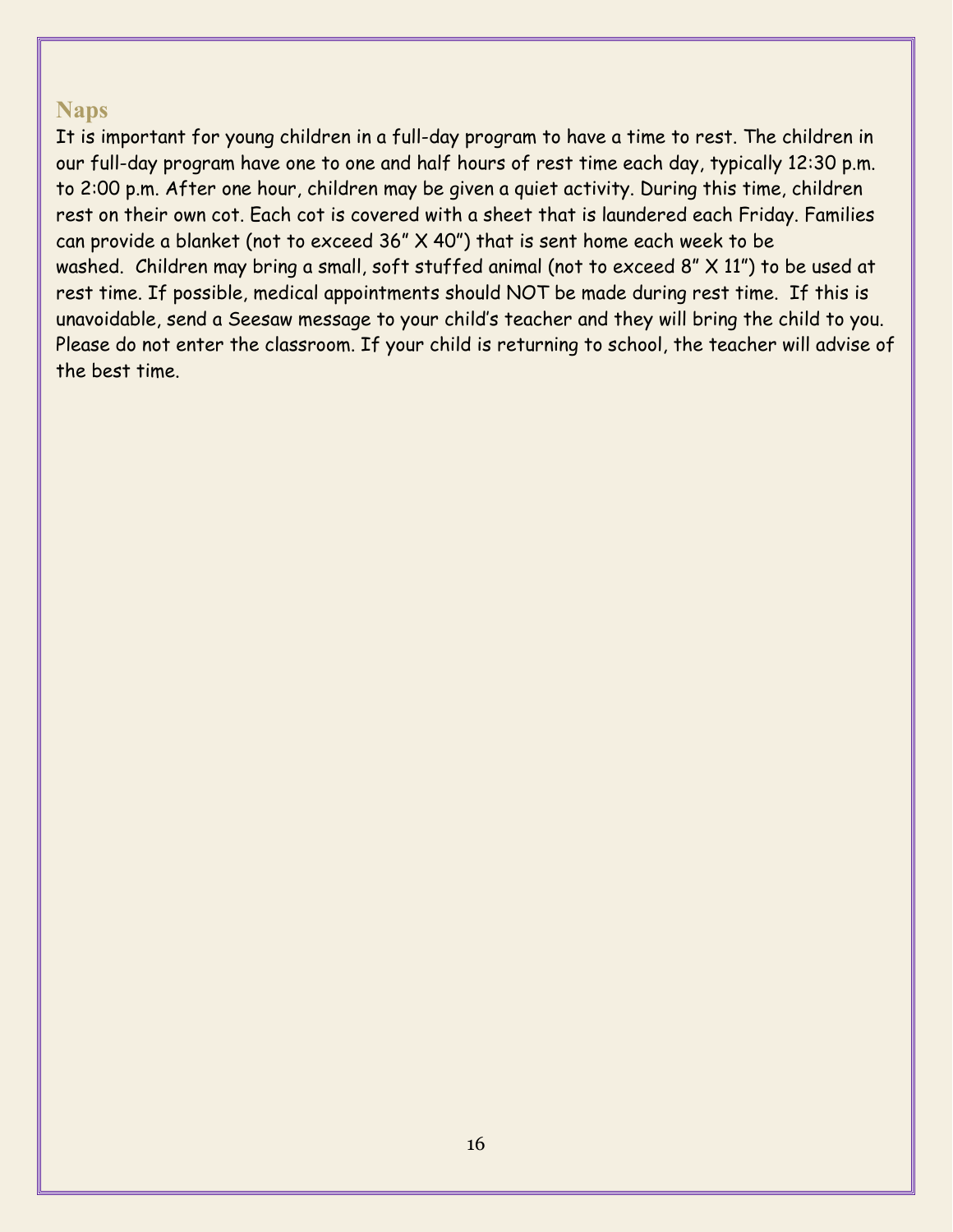#### COMMUNICATION

<span id="page-16-0"></span>Communication is initiated by the YCP in the following forms:



**Facebook**: Facebook allows the director to upload photos and videos, announce upcoming events, and send messages to YCP families

**Family Handbook**: This publication is posted on the YCP website and contains information about program goals, curriculum, assessment, policies, tuition payment schedule, as well as descriptions of licensing and accreditation standards. All parents are given the opportunity to ask questions about information in this handbook and are asked to sign a contract indicating commitment to abide by program policies.



**Conference + Home Visits**: Conferences are a time for parents and teachers to share information. They may be as informal as a phone call, or as formal as a scheduled meeting for private conversation. Parents or teachers mat initiate a conference at any time of the year.

# $\overline{Q}$

**Director Updates**: The YCP Director will email program updates, details of family meetings, and information related to program accreditation and licensing. **Program Website**: Program information, announcements, forms, and updates are posted on the YCP website at **[www.jmu.edu/coe/ycp](http://www.jmu.edu/coe/ycp)**.

**Seesaw**: The YCP utilizes this app for the majority of its communication with families. Pictures, videos, and announcements are posted daily. **It is STRONGLY encouraged that families download this app.**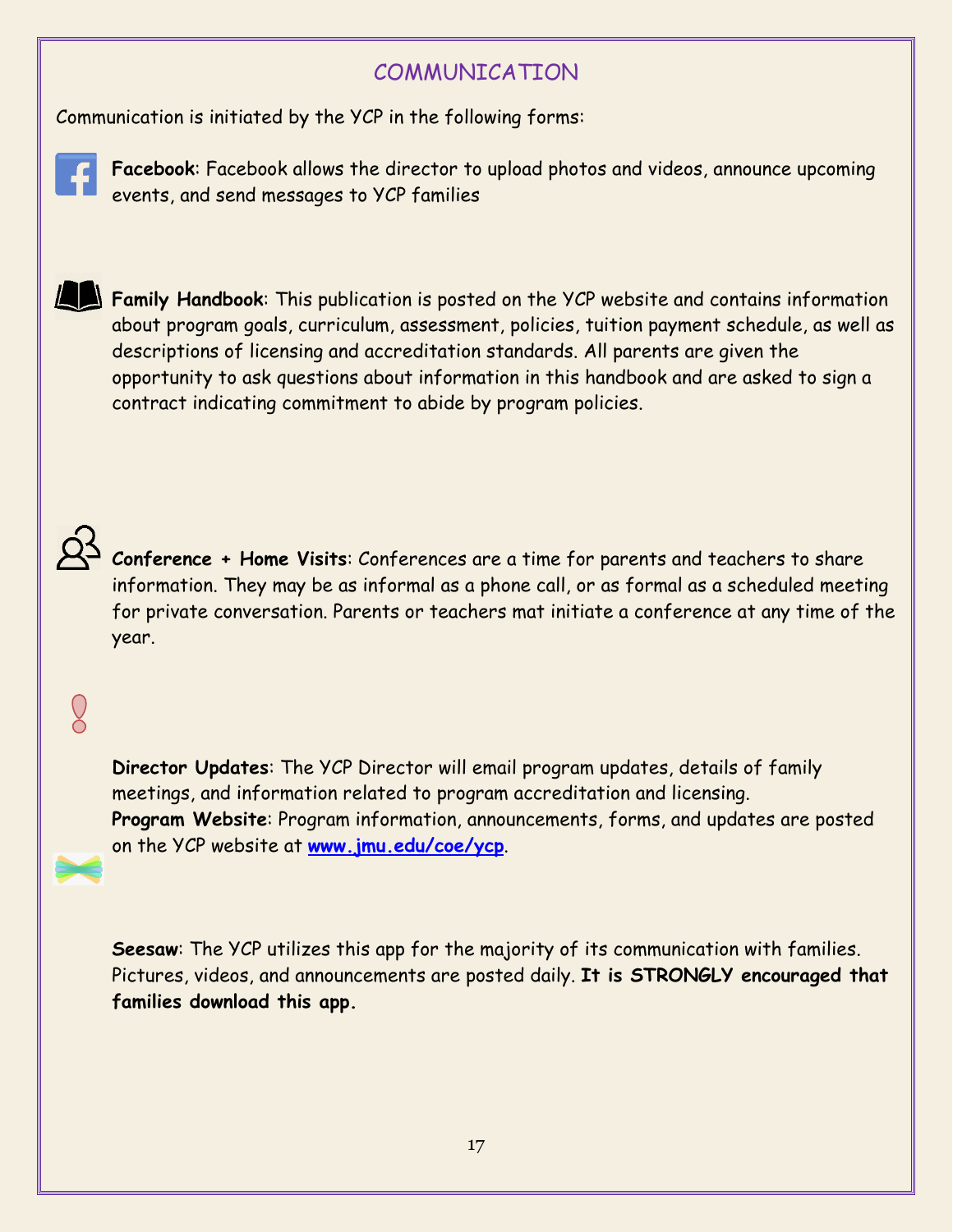

During an emergency—if there is sufficient warning and it safe to do so—the YCP staff will strive to reunite children with their parents before the event occurs. If this is not possible and an emergency response is required, the YCP will:

Notify parents (by phone, text, or Seesaw) when children are evacuated from the facility to a nearby distant location

Assign an individual (staff member or assistant) and a backup to be responsible for each child's safety during the event

Release children only to individuals designated by parents as approved to take the child from the program

Require any such individuals to show photo identification before releasing the child to them

# SOCIAL MEDIA

<span id="page-17-0"></span>The safety and well-being of our YCP family is of utmost importance to us all. In an effort to respect the privacy of all families and to ensure that our children are safe, we ask that families do not post photographs of YCP activities and events that contain images of individuals other than your own family to any social media outlet. The YCP does not have a Twitter nor Instagram account. If you see such an account, it has been generated by the social media outlet, or an uninformed individual. We ask that you do not post or participate in these social media forums.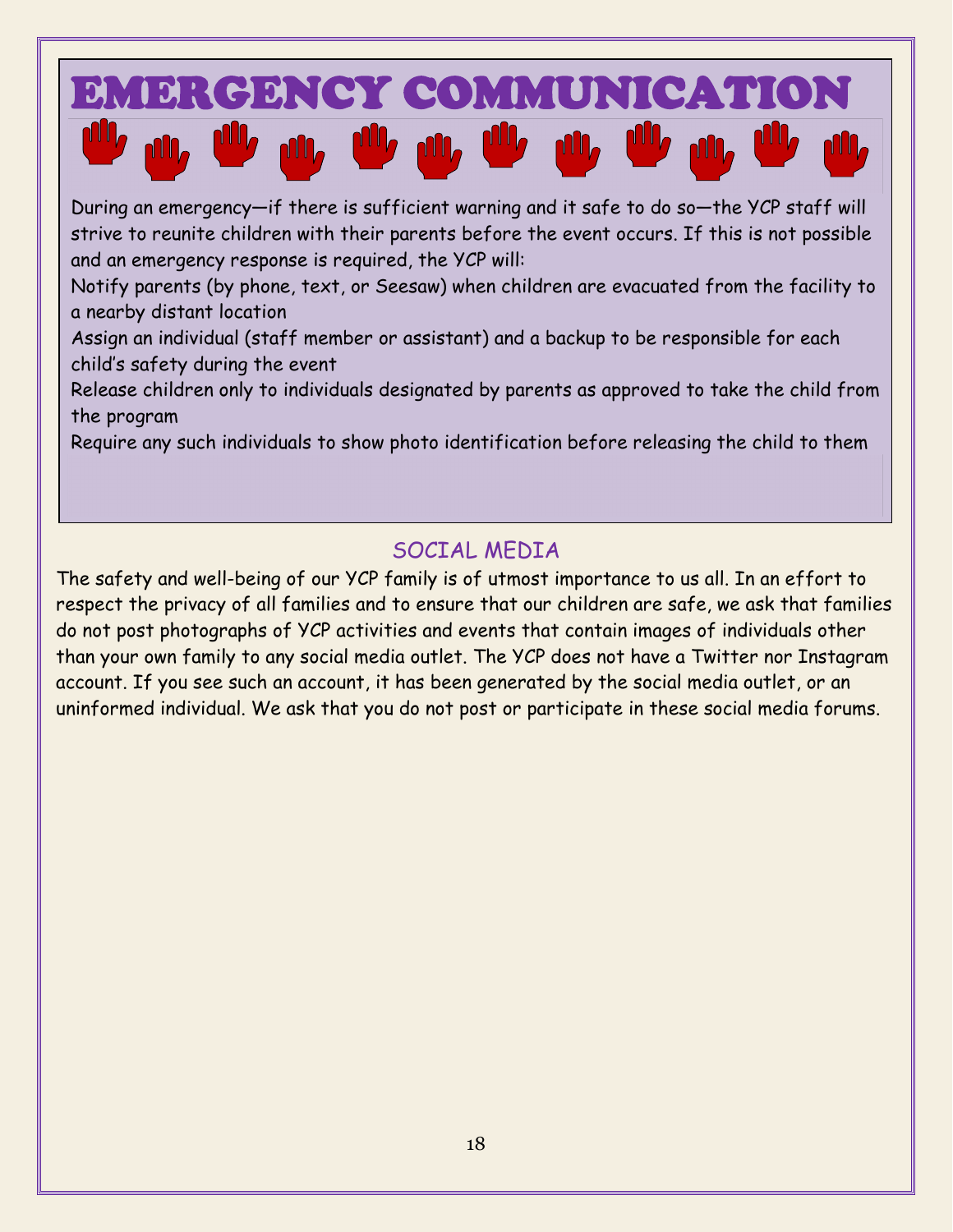### <span id="page-18-0"></span>WEATHER-RELATED CLOSINGS AND EARLY RELEASE *IF JMU IS CLOSED DUE TO INCLEMENT WEATHER, THE YCP WILL BE CLOSED*

Any closings or delays will be sent via the YCP Facebook page, Seesaw, email and posted on the WHSV-TV 3 list of closings. If you DO NOT receive an email, Seesaw notification, or see it on the WHSV-TV 3 list of cancellation announcements, then the YCP is open and operating on time. **DELAYS -** If JMU has a delayed opening, the YCP will also have a delayed opening. The YCP opening time will be announced on Seesaw, the YCP Facebook page, WHSV-TV 3 and via email. If the delayed opening is after 10:00 am, the half-day morning program will be canceled.

#### **DAYS MISSED DUE TO WEATHER EMERGENCIES ARE NOT MADE UP AND THERE IS NO TUITION REIMBURSEMENT.**

**EARLY RELEASE -** If the YCP director and EERE Department Head deem it necessary to close the YCP early due to inclement weather, or the possibility of inclement weather, an announcement will be made through Seesaw, the YCP Facebook page, WHSV-TV3 and via email. From the time of the notification, families will have a two-hour time span to pick up their children. For example, if the YCP closes at noon, all children must be picked up by 2:00 pm. The YCP goal is to keep all our children, JMU students and staff safe. These decisions will be made keeping this goal in mind. Ultimately, it is up to each family to determine if it is safe for you to travel with your child to the YCP. Keeping your child home, due to inclement weather, will not affect your child's attendance record.

# ATTENDANCE

<span id="page-18-1"></span>Children are expected to have regular attendance when well enough to participate fully in all activities of the program, including daily outdoor activities. Regular attendance ensures that the students are engaging as much as possible and effectively building community with their peers.

**Parents or caregivers are required to notify the teacher when their child will NOT be attending school by 9:30 am.** This may be done in writing via email or Seesaw or by leaving a phone message at the Young Children's Program (568-6089). In the event a child has not arrived 30 minutes after their scheduled start time, the YCP staff may call to verify the absence.

**If you need to pick up your child early, please pick them up before or after nap time. Keeping your child home, due to inclement weather, will not affect your child's attendance record.**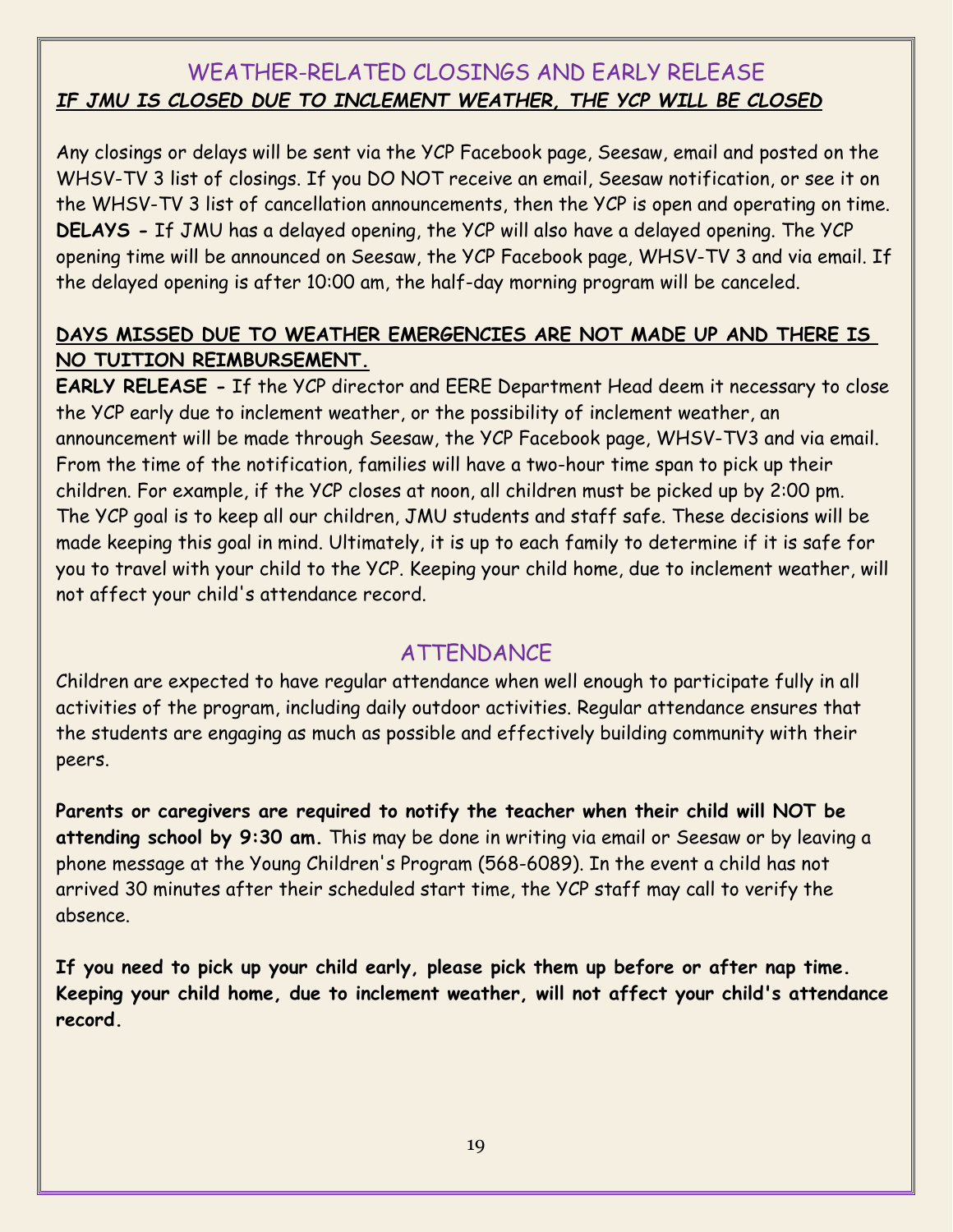# ILLNESS

<span id="page-19-0"></span>When a child becomes ill at school, a YCP staff member contacts the child's parent, legal guardian, or other person authorized to pick up the child from school. It is expected that the child will be picked up within the hour, or as soon as possible following notification. Illness is assumed if the condition prevents the child from participating comfortably in activities or creates a greater need for care than the staff can provide without compromising the health and safety of other children. If children are not well enough to play outside under normal conditions, school attendance is not appropriate.

If it is suspected that a child's condition is contagious and requires exclusion from others, the child is made comfortable in a location where he or she is supervised by a familiar caregiver until the parent arrives.

Children are **NOT** to attend the YCP during a contagious period when they have communicable diseases such as roseola, measles, chickenpox, or when they have had any of the following symptoms **within the previous 24 hours:**

- A fever of 100.4 or higher
- Signs of a newly developing cold or persistent cough
- Diarrhea (two abnormal stools), vomiting, or an upset stomach
- Unusual or unexplained loss of appetite, fatigue, irritability or headache
- Any discharge or drainage from eyes, nose, ears or open sores (conjunctivitis, impetigo)
- Nits or live lice
- Untreated conditions: pinworm, scabies, or ringworm
- Symptoms of the COVID-19 virus as outlined by the Center for Disease Control

The Communicable Disease Reference Chart for School Personnel in Appendix 3 provides information about communicable diseases common to school-age children. Families will be notified as soon as possible (within 24 hours or the next school day after the program is informed) if their child is exposed to a communicable disease.

**Parents are required to inform the school within 24 hours or the next school day after their child or any member of the immediate household has developed any reportable communicable disease. In both cases, life-threatening diseases must be reported immediately.**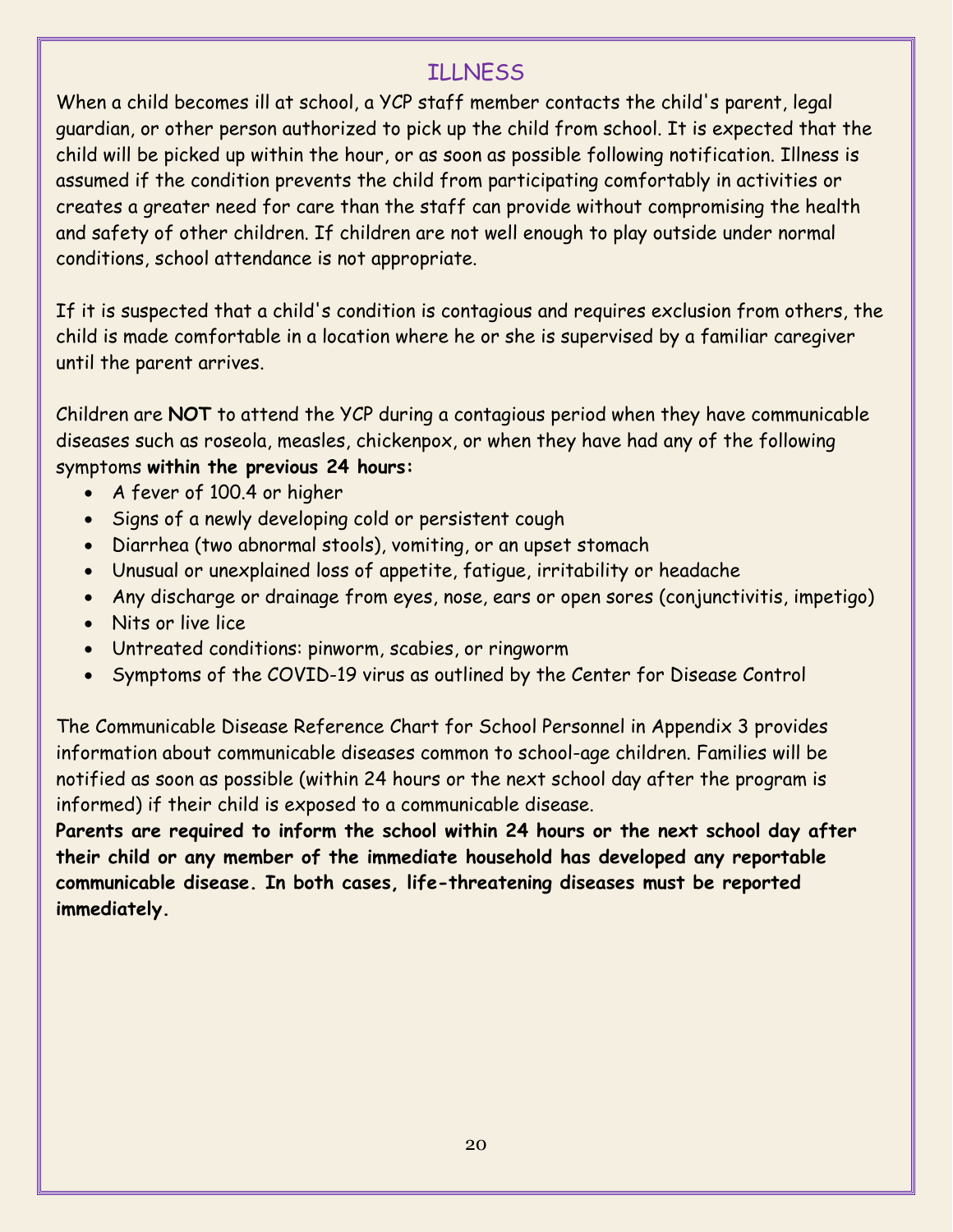# INJURIES

<span id="page-20-0"></span>Children at the YCP are always within sight and sound of a supervising adult. However, despite efforts to maintain the safest possible environment, minor injuries such as scrapes and bruises sometimes occur as children work and play together. A well-stocked first-aid kit is maintained at the YCP and teachers are certified in first aid and infant/child CPR. If a minor injury is unusually upsetting to a child or poses reason for concern, parents are called immediately. Otherwise, parents are notified of the incident and the treatment that was given through Seesaw and at the end of the school day.

An incident report is completed on every incident in which a child is hurt. Reports must be signed by the parent to verify notification. These documents are used to track the kinds of incidents that occur and help YCP staff consider ways to avoid future injuries. If an injury, that occurred at school, requires medical treatment the parents must notify and the Director and the teachers via Seesaw within 24 hours of treatment. *The procedure for responding to serious injuries or medical conditions is outlined in Emergency Communication.*

# MEDICATION

<span id="page-20-1"></span>The YCP staff will not administer prescription medicine. Non-prescription medication (sunscreen) shall be in the original container with the direction label attached. All nonmedications should be handed to a staff member with specific written instructions for administration. Non- prescription medications should never be left in the child's cubby or with the child to administer on their own. Our staff will ensure that the medication is recorded along with the directions and proceed to dispense the medication as directed.

#### <span id="page-20-2"></span>**Over-the-counter products**

#### (Sunscreen, lip balm, moisturizer, etc.)

It is recommended that you apply all over-the-counter skin products before your child arrives at school. YCP staff can apply and re-apply over-the-counter skin products as needed in accordance with the manufacturer's recommendations. To administer these products there must be written authorization noting any known adverse reactions. Products must be in their original container and labeled with the child's name.

*All procedures mandated by the Virginia Department of Social Services are followed.*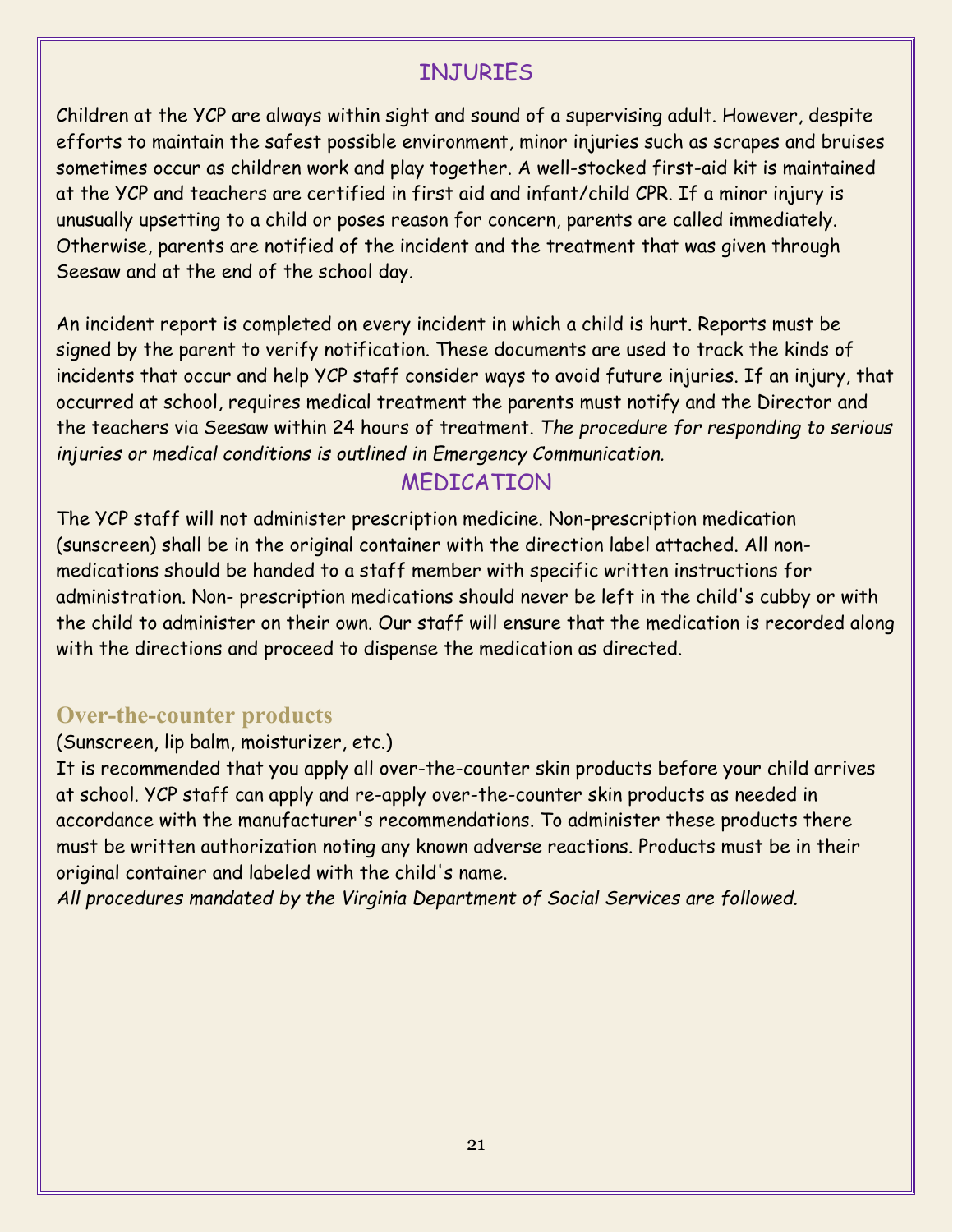### INTERACTIONS OUTSIDE OF YCP

#### <span id="page-21-1"></span><span id="page-21-0"></span>**JMU Students**

The JMU practicum student participants in the YCP are in professional preparation programs and are enrolled in courses that focus on child development and curriculum. They have a dual role at the YCP, serving as both observers and teaching assistants, and will be involved in these very different capacities throughout the semester. They are expected to document their experiences in interacting with the children, responses to specific activities, and use of equipment. Confidentiality of children and families is a requirement in all practicum settings. Real names of the children at the YCP are NEVER used in written assignments. Practicum students participate at the YCP for sessions one day each week. Because of their limited professional experience and participation time, their knowledge of individual children is minimal. Questions regarding a child's involvement at the YCP should always be directed to the teacher instead of a student staff member.

### <span id="page-21-2"></span>**Family Involvement**

Parents are always welcome at the Young Children's Program. It is our desire to work in partnership with families to provide the best possible experience for each child. We want you to understand the curriculum, learn class routines and be comfortable with the guidance techniques that are used. Let your child's teacher know how and when you would like to be involved in the classroom so a schedule that is mutually accommodating can be developed.

Our student staff usually provides the YCP with an adequate number of adults in the classroom, but family assistance is sometimes needed during field trips, special events and exam week. The teachers will communicate information regarding trip dates and arrangements for each class.

Family members are encouraged to notify the teacher of special ways they can share with the class (playing a musical instrument, sharing cultural information that is unfamiliar to the children, arranging a visiting presenter or reader, sharing a family pet, etc.). Licensing standards require that all adults who supervise children alone must have background checks and medical clearance, so please understand when the teacher makes decisions that reflect this regulation.

When family members visit in the classroom or participate on field trips, it is important to recognize that young children's behavior is often different than it is at home. Children are sometimes confused as to who is in authority or feel reluctant to share the special person with others. Therefore, behaviors such as challenging rules, aggression and clinging to the family member are common as children attempt to understand each adult's role. It is important for the teacher and family member to communicate about the behaviors they observe and develop consistent responses that will ease the child's discomfort and make participation with the class a positive experience for everyone.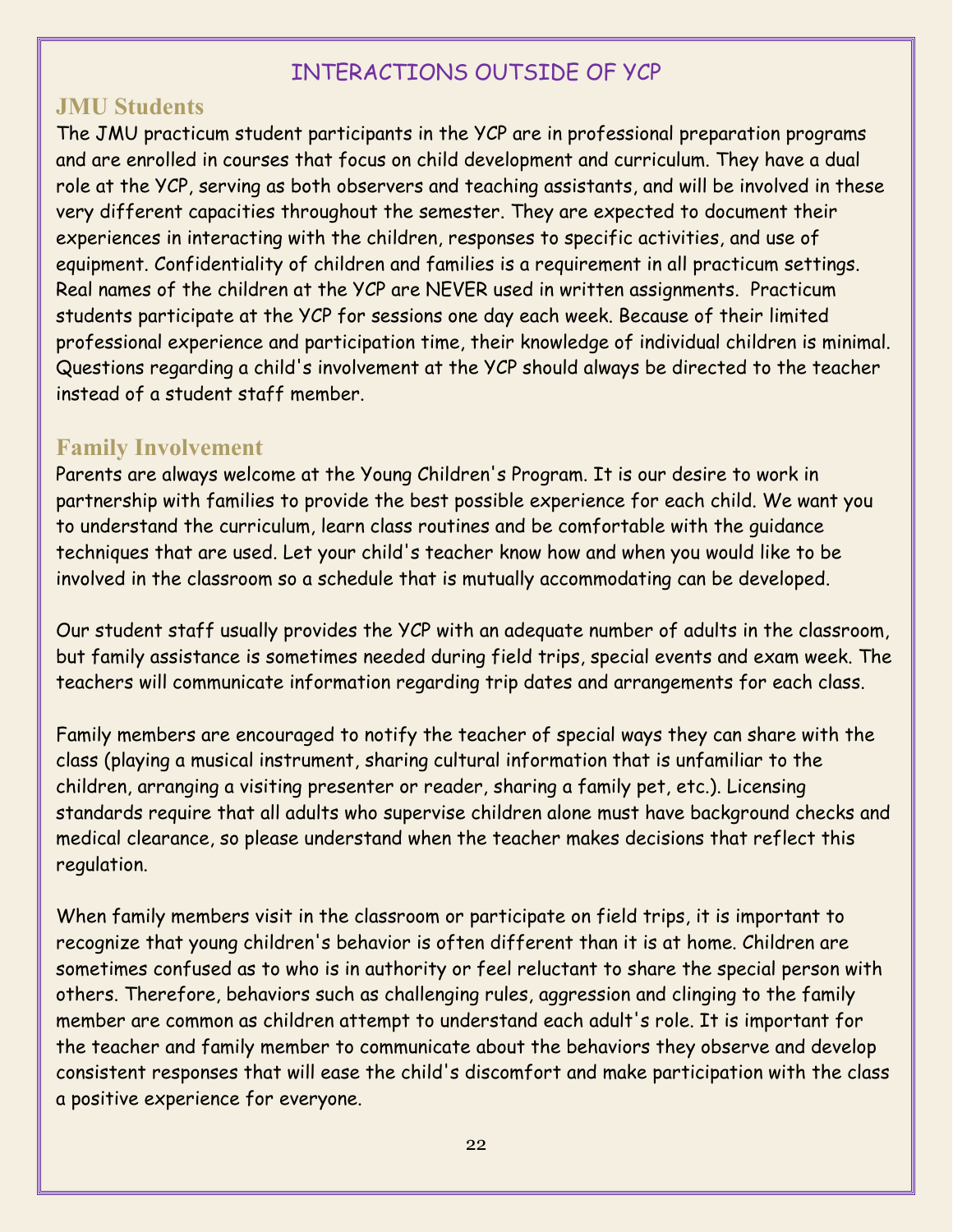Attendance is encouraged at YCP family nights. A minimum of four are planned during the school year. Topics for meetings are recommended by parents and staff. Notify your child's teacher if you would like to assist with planning or if you have program suggestions.

#### <span id="page-22-0"></span>**Adventures On and Off Site**

Because first-hand experiences are vital to learning, many field trips are scheduled during the school year. Some are walking trips to nearby locations and others involve travel to sites that are farther from school. The YCP relies on public transportation for all non-walking trips. The Field Trip Permission statement must be signed by a parent or guardian of every child.

Field trips are considered an extension of the YCP classroom with specific learning objectives and expectations for appropriate behavior. JMU student staff and parent chaperones support the teachers' goals for the trip and help to assure the children's safety. Care is taken to avoid an excessive number of adults on a field trip, so the children have the opportunity for group experiences that support their learning.

# <span id="page-22-1"></span>**Community Events and Service**

The YCP staff makes a consistent effort to notify families of local events that may be of interest to children, such as special activities at the Harrisonburg Children's Museum, campus theatre performances, storytellers and community concerts and programs. We encourage everyone to share announcements of events for children by notifying your child's teacher via Seesaw.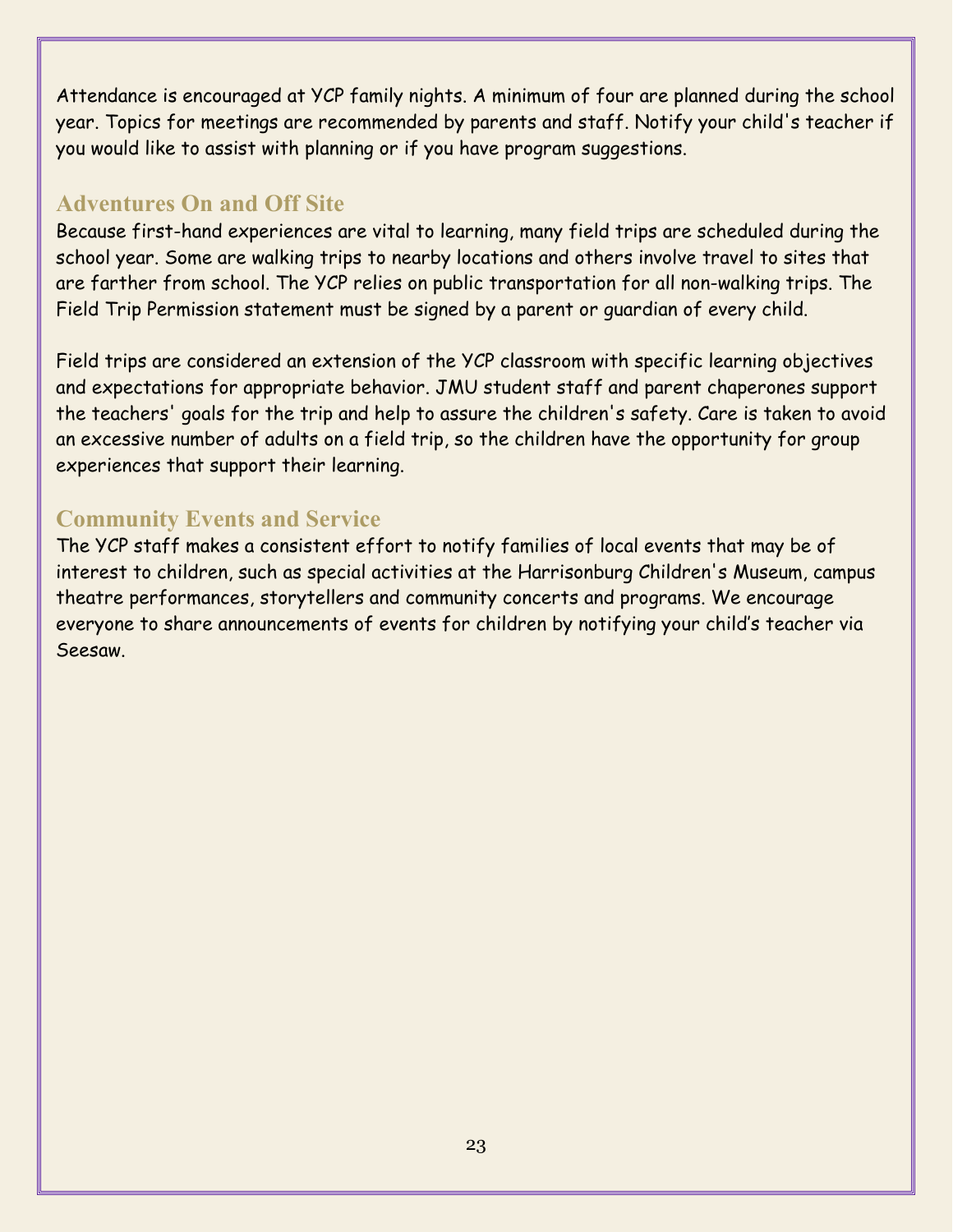#### GUIDANCE AND DISCIPLINE

<span id="page-23-0"></span>Self-control grows as children are given opportunities to interact with others, make choices and solve problems. The 7C's of resilience are embedded in the curriculum. Through these C's (connection, control, coping, confidence, competence, character, contribution) children learn how to come to deal with difficult situations and come to healthy solutions. The Young Children's Program provides a supportive and caring environment that encourages this kind of growth. The classroom is arranged so that negative behavior and conflicts are minimized. Guidelines are stated positively. Guidance techniques are non-punitive and accompanied by an explanation of expectations. Adults help children express their feelings in positive ways and encourage them to recognize and respect the feelings of others. Teachers use conflict resolution strategies to help children resolve problems.

If a child becomes verbally or physically aggressive, staff intervenes immediately to protect all of the children. The usual approach to helping children with challenging behaviors is to show them how to solve problems using appropriate interactions. When discipline is necessary, it is clear, consistent and understandable to the child. We maintain a zero-tolerance to bullying. If a child exhibits persistent behavioral difficulties, the teacher will initiate a meeting with the family to discuss the cause of the behavior, a plan for providing positive support and a procedure for regular communication. Additional professional input may be sought with the permission of the Director and the family. Family members are welcome to request a meeting to discuss behavioral concerns at any time. **Time out and other punitive strategies are NEVER used.**

*Disciplinary actions described in Section 22 VAC 15-30-487 of the Standards for Licensed Child Day Centers (VA Dept. of Social Services, 2012) are NEVER used. These include physical or forceful punishment, withholding or forcing food or rest, demeaning or threatening remarks, punishments for toileting accidents, forced confinement and separation from the group so that the child is away from the hearing and vision of a staff member*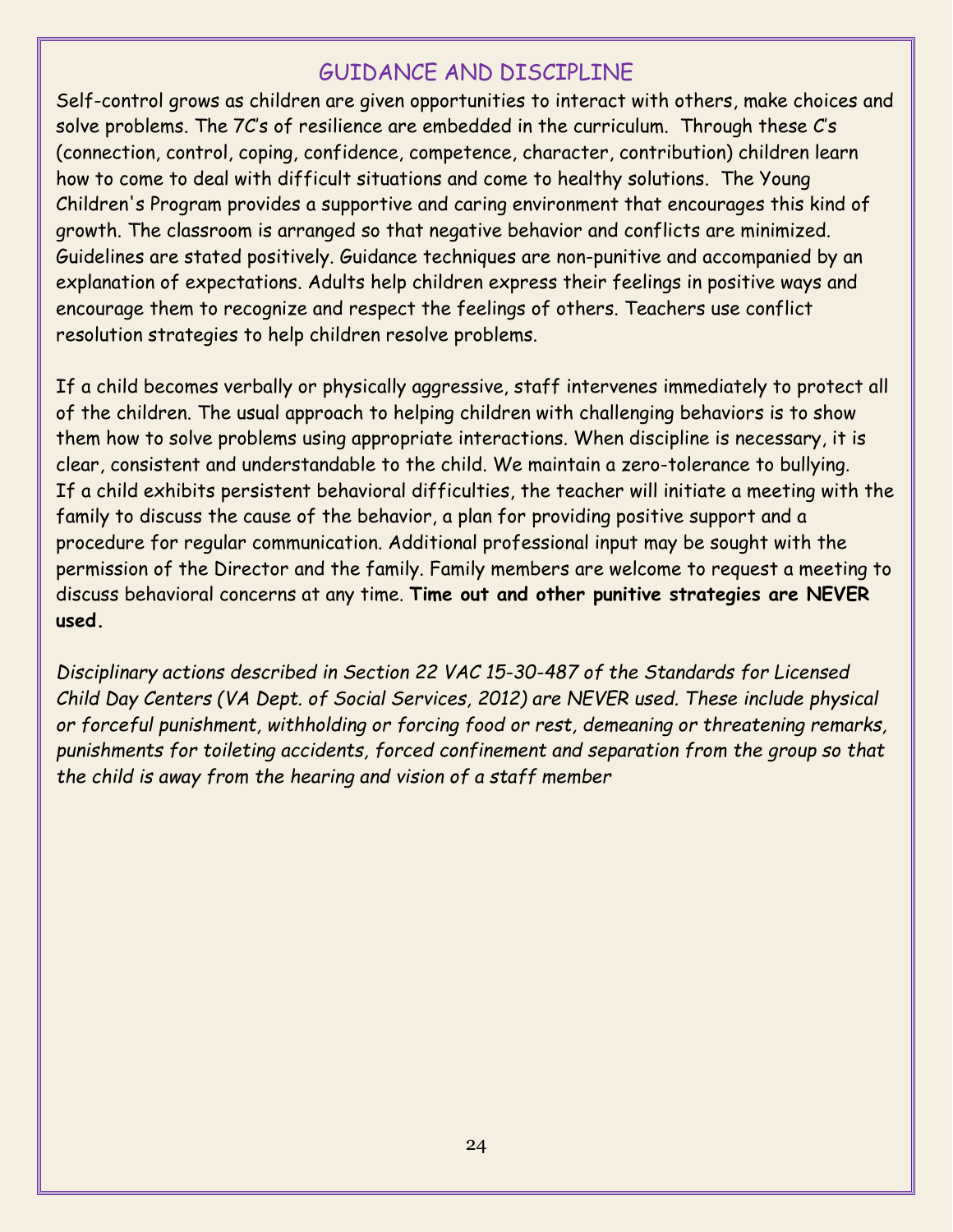### ITEMS FROM HOME

<span id="page-24-0"></span>YCP teachers welcome contributions that extend experiences and learning. Toys from home often create a distraction from the activities planned for the day and should not be brought to school without prior permission. Guidelines for sharing special items will be provided by the teachers.

#### <span id="page-24-1"></span>**Birthdays**

Birthdays may be celebrated simply at school if the child and parents wish, but without gift bags, balloons or favors. Birthday snacks should be nutritious and easy to serve. Foods that come from home must be either whole fruits or commercially prepared packaged foods in factory-sealed containers. In addition to nutritional requirements, the YCP is committed to avoiding products with excessive sugar and high fructose corn syrup as much as possible.

**Due to the possibility of allergies, please notify your child's teacher one week in advance to discuss what you will be providing. The distribution of written invitations to special events for a select group of children is not appropriate at school.**

# <span id="page-24-2"></span>**Clothing**

Because the classroom temperature is always comfortable, it is suggested that children dress in layers of clothing that will enable comfort for both indoor and outdoor play. Classes often go out on rainy and snowy days. Families are asked to send children with the necessary protective clothing such as boots, mittens, toboggan, and raincoat. We ask that a pair of rubber boots or old sneakers be provided to be kept at school. Children must have a seasonal change of clothes in their cubbies at all times (including several pairs of underpants). Place clothing in a gallon ziplock bag labeled with your child's name. Please write your child's name on all of their clothing. Occasionally it is necessary for children to borrow clothing from the school. When this occurs, the items should be washed and returned as soon as possible.

Because the classroom temperature is always comfortable, it is suggested that children dress in layers of clothing that will enable comfort for both indoor and outdoor play. On snowy days the classes often go outside to play in the snow. Families are asked to send children with the necessary protective clothing such as boots, mittens and toboggan. We ask that a pair of rubber boots or old sneakers be provided. Children must have a seasonal change of clothes in their cubbies at all times (including several pairs of underpants). Place clothing in a gallon ziplock bag labeled with your child's name. Please write your child's name on all of their clothing. Occasionally it is necessary for children to borrow clothing from the school. When this occurs, the items should be washed and returned as soon as possible.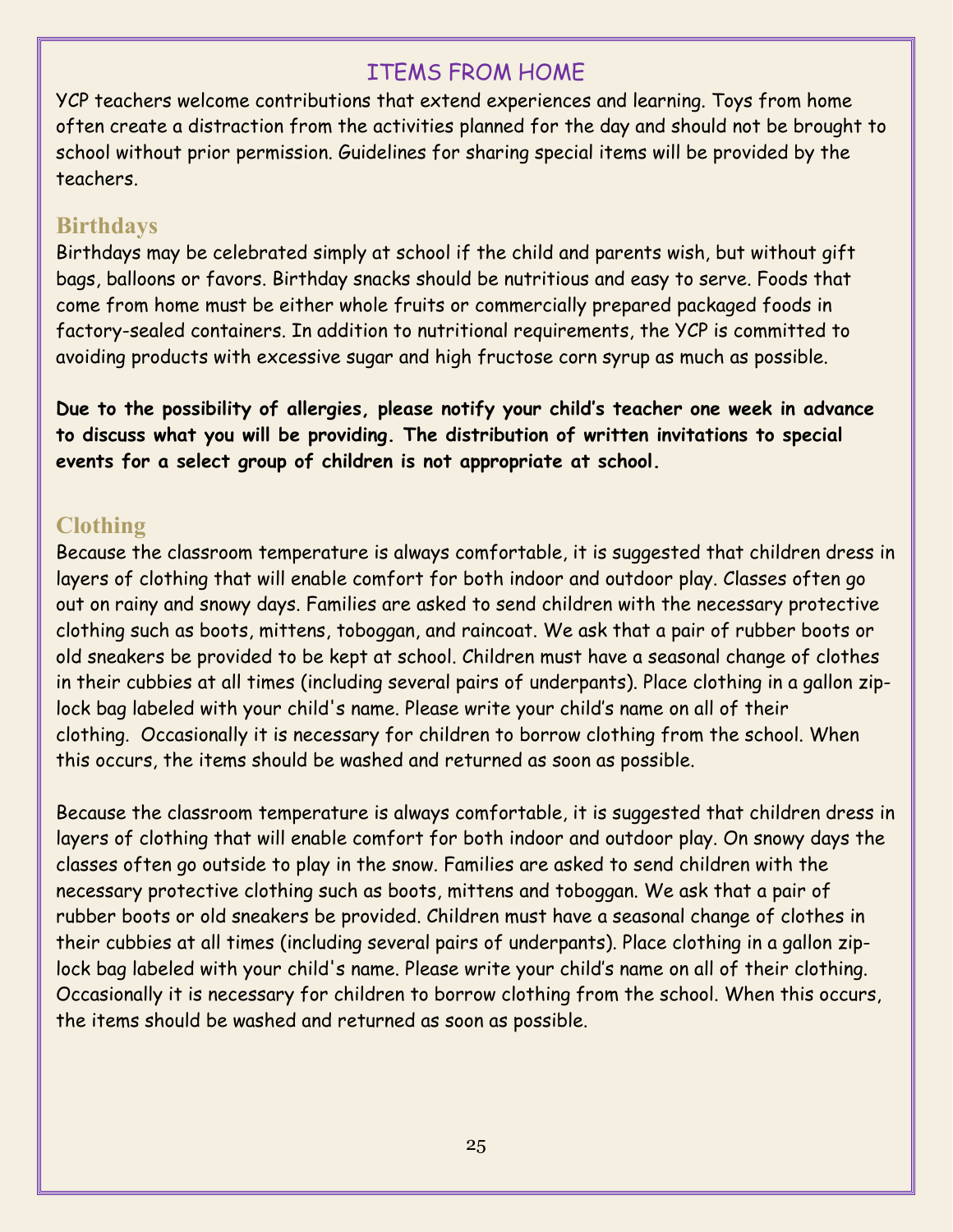#### <span id="page-25-0"></span>**Pets**

The following procedures apply to classroom and visiting pets in the YCP:

- Parents are responsible for notifying the teacher in writing of animal-related allergies
- Classroom pets must have an appropriate temperament for being around children.
- Classroom pets that are handled by children must be in good health as documented by a licensed veterinarian.
- Children should be taught to handle animals gently and respectfully.
- Animal cages or containers must be kept clean.
- Animals, cages and supplies must be kept away from areas used for food preparation, eating and storage.
- In the event a child is allergic to a classroom pet, the appropriate response will be determined through consultation with the family.
- All persons must wash hands thoroughly after handling animals and cleaning cages.

# OUTDOOR PLAYGROUND

<span id="page-25-1"></span>The physical environment of the Young Children's Program is a critical component of the curriculum. The classrooms and outdoor learning spaces are designed to include a rich variety of materials that encourage meaningful exploration and play. Teachers introduce new materials, develop unique interest areas and display equipment in different ways to challenge children's thought and motivate involvement. The organization and presentation of classroom materials contributes significantly to the overall curriculum; intentional decisions are made that support children's cognitive development, as well as conceptual knowledge in the content areas. **For liability reasons, the playground is not available for use before or after school.**



The class will spend some time outdoors daily, except in severe weather:

- When the temperature (including wind chill) is above 25 degrees, the regularly scheduled outdoor time will be followed.
- If the weather is between 20 and 25 degrees, the class will go outside for an abbreviated amount of time.
- If the weather is under 20 degrees, the children will be kept indoors.
- We often go outside if it is snowing or raining lightly. Families should prepare their children for the weather each day based on our policy.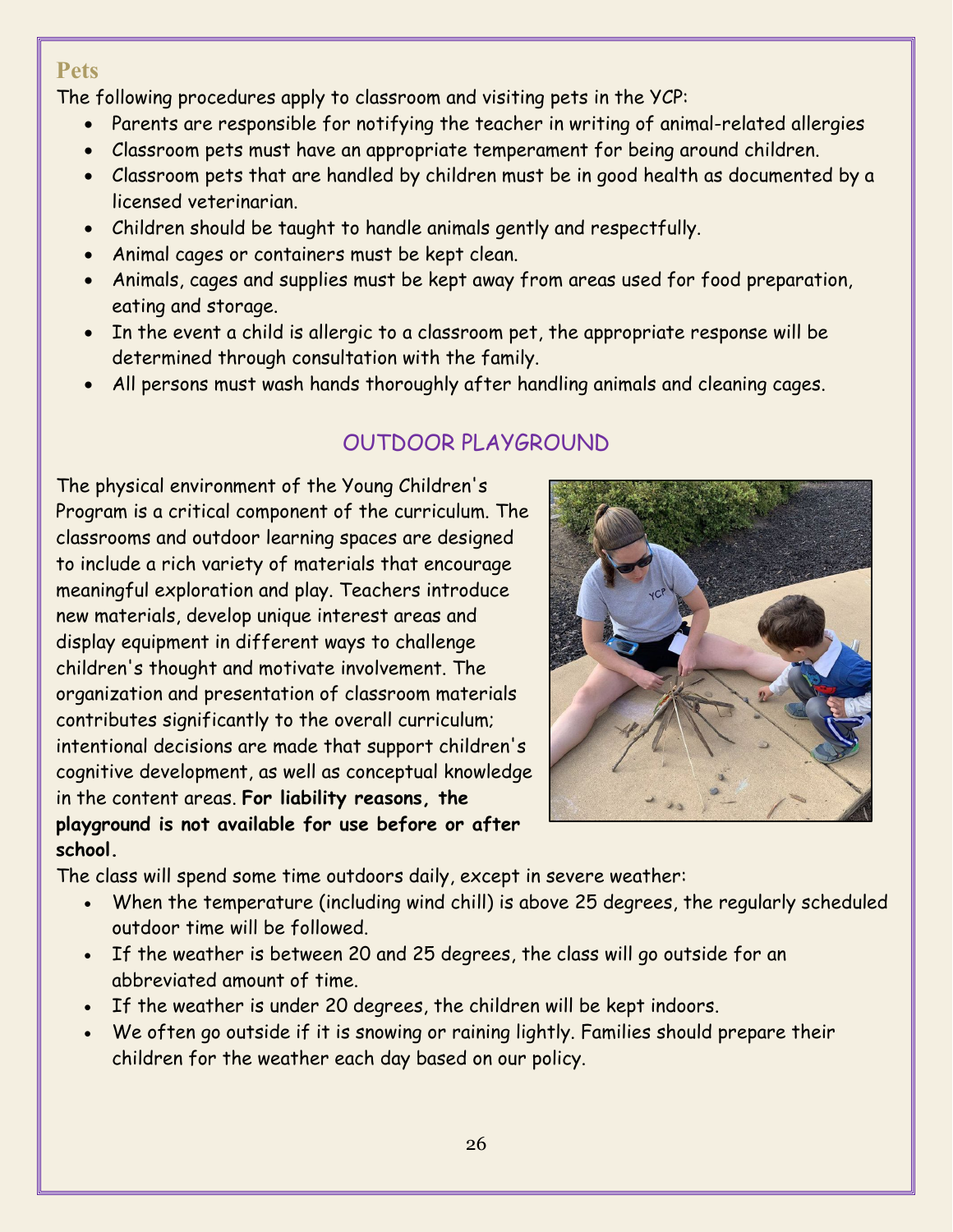#### FOOD

#### <span id="page-26-1"></span><span id="page-26-0"></span>**Snacks**

Parents are responsible for notifying the teacher in writing of specific food allergies or special dietary needs. Monthly snack menus are posted on the website and on Seesaw.

A nutritious snack is provided each day. Children are not required to eat; they are invited to come to the snack table during the activity period and serve themselves.

Snack preparation and eating is organized to include valuable learning experiences such as counting and measuring, as well as the development of fine motor control and independence. At times the children prepare their own snack by following pictorial and simple written instructions on recipe cards.

*VDSS regulations (which reflect USDA guidelines for Child and Adult Care Food Programs) require that snacks include two offerings (drink and/or foods) chosen from the following four groups: milk, fruit/vegetable, grains/bread, meat/meat alternate.*

#### *Licensing and accreditation standards also mandate the following practices:*

Foods that come from home for sharing among the children must be either whole fruits or commercially prepared packaged foods in factory-sealed containers. Children younger than age four may not be served these foods: hot dogs (whole or sliced into rounds), whole grapes, nuts, popcorn, raw peas, hard pretzels, spoonsful of peanut butter, or chunks of raw carrot or meat larger than can be swallowed whole. In addition to established nutritional requirements, the YCP makes an effort to offer whole-grain crackers and cookies, avoid products with excessive sugar and high fructose corn syrup and include fresh fruits and vegetables in snack menus as much as possible. We invite family support and participation as we seek to increase the children's awareness of the importance of good nutrition.

# <span id="page-26-2"></span>**Lunch**

Children in the full-day programs eat lunch together in their classroom. Since lunch is provided from home, we recommend an insulated lunch box and ice pack to keep food fresh. We are unable to refrigerate or microwave children's lunches.

The preschool lunch is a good place to start developing good nutrition habits in children. Therefore, we encourage parents to pack protein foods, fruits and vegetables and to strictly minimize chips, cookies, fruit snacks and sweets. **Please do not send candy, soda, or glass containers to school.** We do not place restrictions on the order on which your child eats the foods placed in his/her lunch box.

Because of individual dietary restrictions, children are not permitted to share food from their lunches. We encourage families to send smaller foods cut up and served in a manner that reduces choking hazard. (For example, carrots as shredded or as waffle carrots, grapes and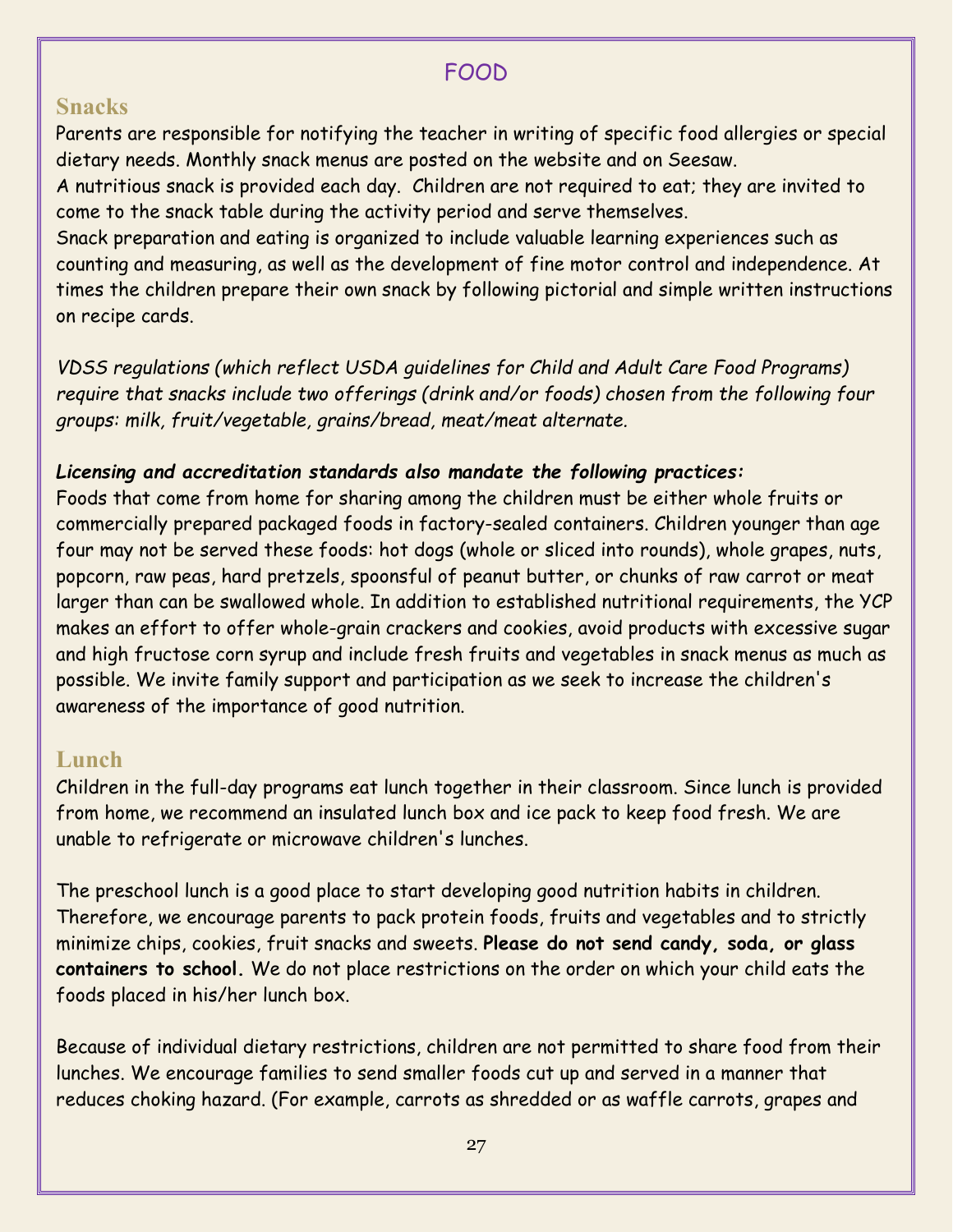# <span id="page-27-0"></span>**Allergies**

We discourage children from sharing food because of allergies. If your child has an allergy, it is essential to include that information on your child's health form. If we have children with lifethreatening food allergies enrolled in the preschool, we will require that you refrain from sending products containing that ingredient in your child's lunch or for treats to share with the class. Some common life-threatening food allergies could include peanuts, tree nuts, soy, etc. If a child in your child's class has a life-threatening allergy to another food, you will be informed.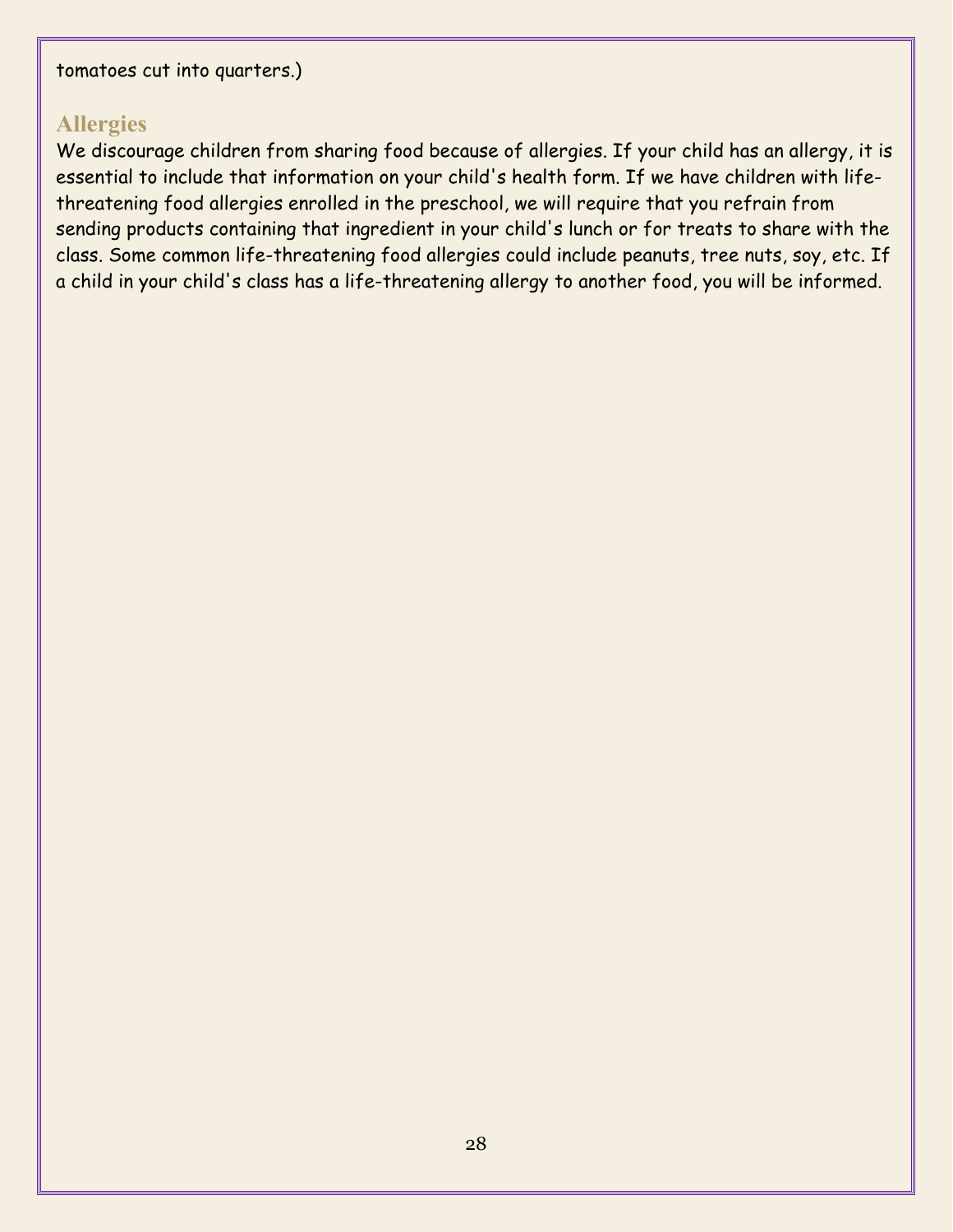# ENROLLMENT

### <span id="page-28-1"></span><span id="page-28-0"></span>**Enrollment of Your Child**

Children can be enrolled at any time during the year for classes as long as there are open slots. If your child has just completed a three-year-old class at the YCP, they are given first priority for the four-year-old classes. Siblings of children currently or formerly enrolled in the YCP are also given first priority into the three-year-old or mixed-age class. We maintain Waiting Lists for each class and children are enrolled on a first-come, first-serve basis.

**Your child must be 2 years and 10 months old to attend the YCP. If your child turns 2 years and 10 months in the middle of the school year, your child will be unable to attend class until they are of age. However, to lock in your child's spot in the program, you will be required to pay the full year's tuition payments. If enrollment is not reserved with payment of full tuition, available slots will be offered first to children who have reached the age requirement.**

#### <span id="page-28-2"></span>**Withdrawal Policy**

Temporary withdrawals from the Young Children's Program are not permitted. Tuition payments must be made when children are absent from school due to illness, family travel, or other reasons. If parents choose to permanently withdraw their child from the program, a minimum of one-month advance notification is required. Full payment is due for any month in which a child attends one or more days.

*Virginia Department of Social Services. (2012). Standards for Licensed Child Day Centers. Richmond, Virginia: Division of Licensing Programs.* 

#### <span id="page-28-3"></span>**Termination of Enrollment**

Enrollment of a child in the YCP may be terminated for the following reasons:

- The child's parents/guardians fail to submit required documents or abide by program policies or procedures as described in the Handbook for Families.
- A tuition payment becomes one month past due.
- The child's behavior is a threat to the safety of other children, adults and/or the child himself/herself as determined by the teacher and YCP director. The Young Children's Program staff (the teacher and/or Director) will communicate with families as soon as a problem is identified. In cases of incomplete paperwork, policy or procedure infractions, or delinquent tuition, a final date and conditions for resolution will be established in writing.

In situations regarding the inappropriate behavior of a child, the teacher will initiate a meeting with the family to discuss the cause of the behavior, a plan for meeting the child's needs and a procedure for regular communication. A plan for ensuring the safety of other YCP children and staff while working with the aggressive child will be developed by the teacher and the Director.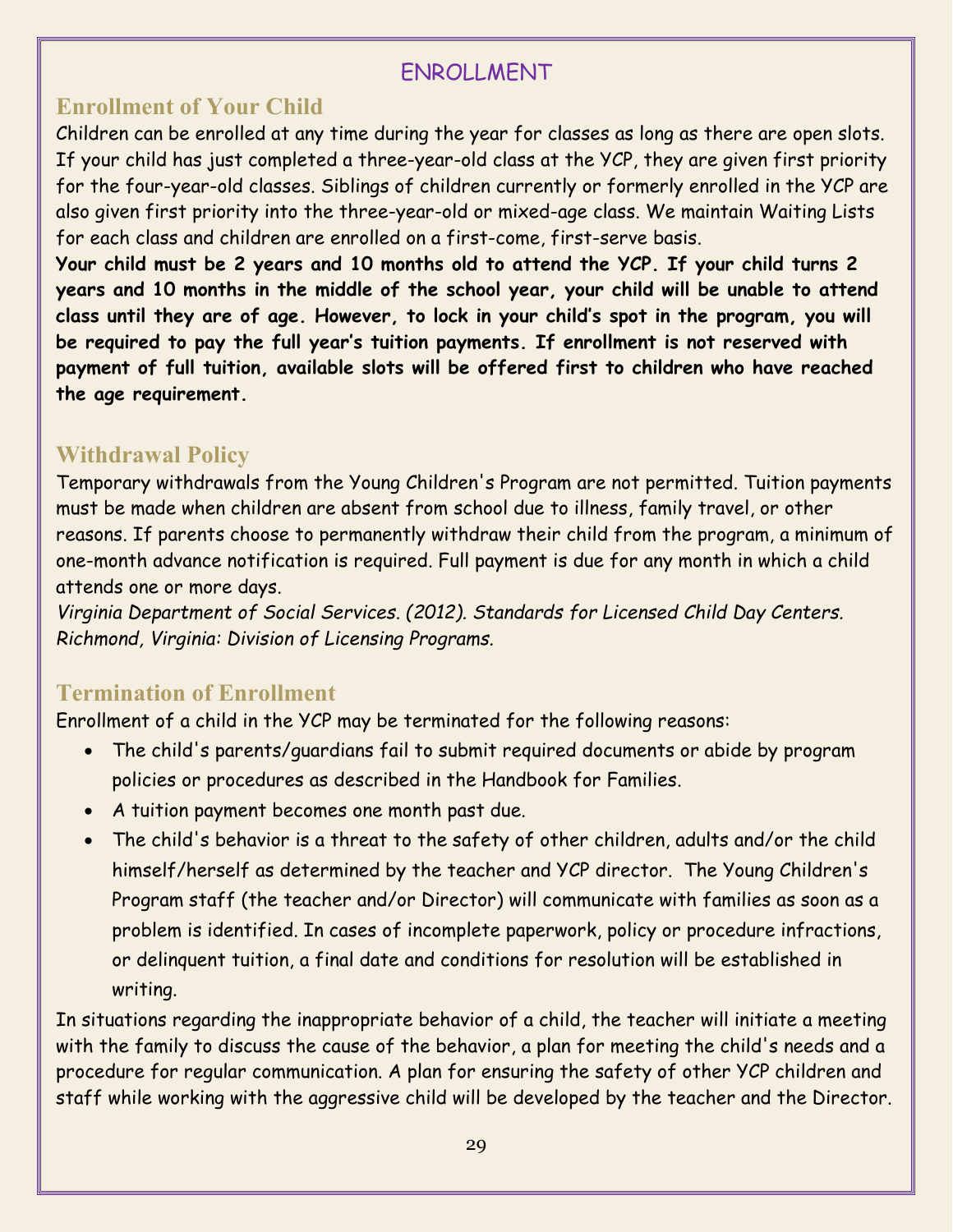While a reasonable effort will be made to accommodate each child's individual needs, the Young Children's Program reserves the right to immediately terminate the enrollment of any child whose behavior becomes a threat to other children or staff. This decision will be made by the teacher and YCP Director.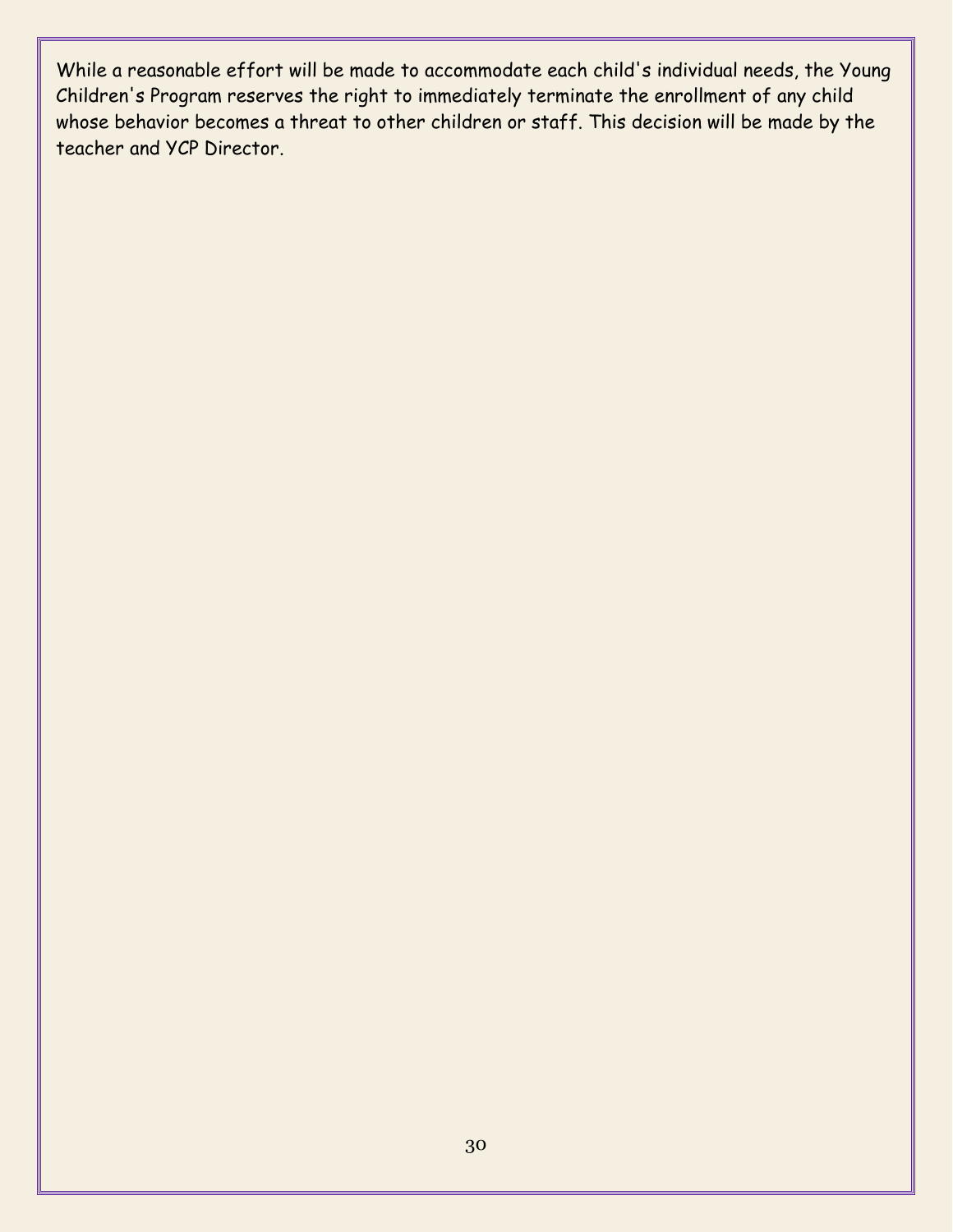# <span id="page-30-0"></span>NATIONAL ASSOCIATION FOR THE EDUCATION OF YOUNG CHILDREN (NAEYC)

Accreditation is the status given to an early childhood program reviewed by a national commission composed of recognized experts in child care and early childhood education. The program must be judged to be in substantial compliance with the NAEYC Academy criteria for high-quality early childhood programs. Accreditation is granted for a five-year period.

An early childhood program-child care center, preschool, kindergarten, or before- and/or after- school program-voluntarily applies for accreditation by the NAEYC Academy for Early Childhood Program Accreditation. The program then engages in an extensive self-study based on the Academy's criteria for high-quality early childhood programs. The accuracy of the program's self-study is verified during a site visit to the program by volunteer validators. The validated self-study, including the program director's responses to the validation visit, is reviewed by a national commission.

NAEYC Accredited early childhood programs are committed to ongoing program evaluation and continuous improvement. They agree to act upon the commission's suggestions regarding areas needing improvement and to submit annual written reports documenting improvements and continued compliance. NAEYC has created 10 standards that measure the quality of early childhood programs. The standards were created by a blue-ribbon panel of early childhood experts and are based on the latest early childhood research:

- 1. Promote positive relationships for all children and adults to encourage each child's sense of individual worth.
- 2. Implement a curriculum that fosters all areas of child development: cognitive, emotional, language, physical and social.
- 3. Use developmentally, culturally and linguistically appropriate effective teaching approaches.
- 4. Provide ongoing assessments of a child's learning and development and communicate the child's progress to the family.
- 5. Promote the nutrition and health of children and protect children and staff from injury and illness.
- 6. Employ a teaching staff that has the educational qualifications, knowledge and professional commitment necessary to promote children's learning and development and to support families' diverse needs and interests.
- 7. Establish and maintain collaborative relationships with each child's family.
- 8. Establish relationships with and use the resources of the community to support the achievement of program goals.
- 9. Provide a safe and healthy physical environment.
- 10. Implement strong personnel, fiscal and program management policies so that all children, families and staff have high-quality experiences.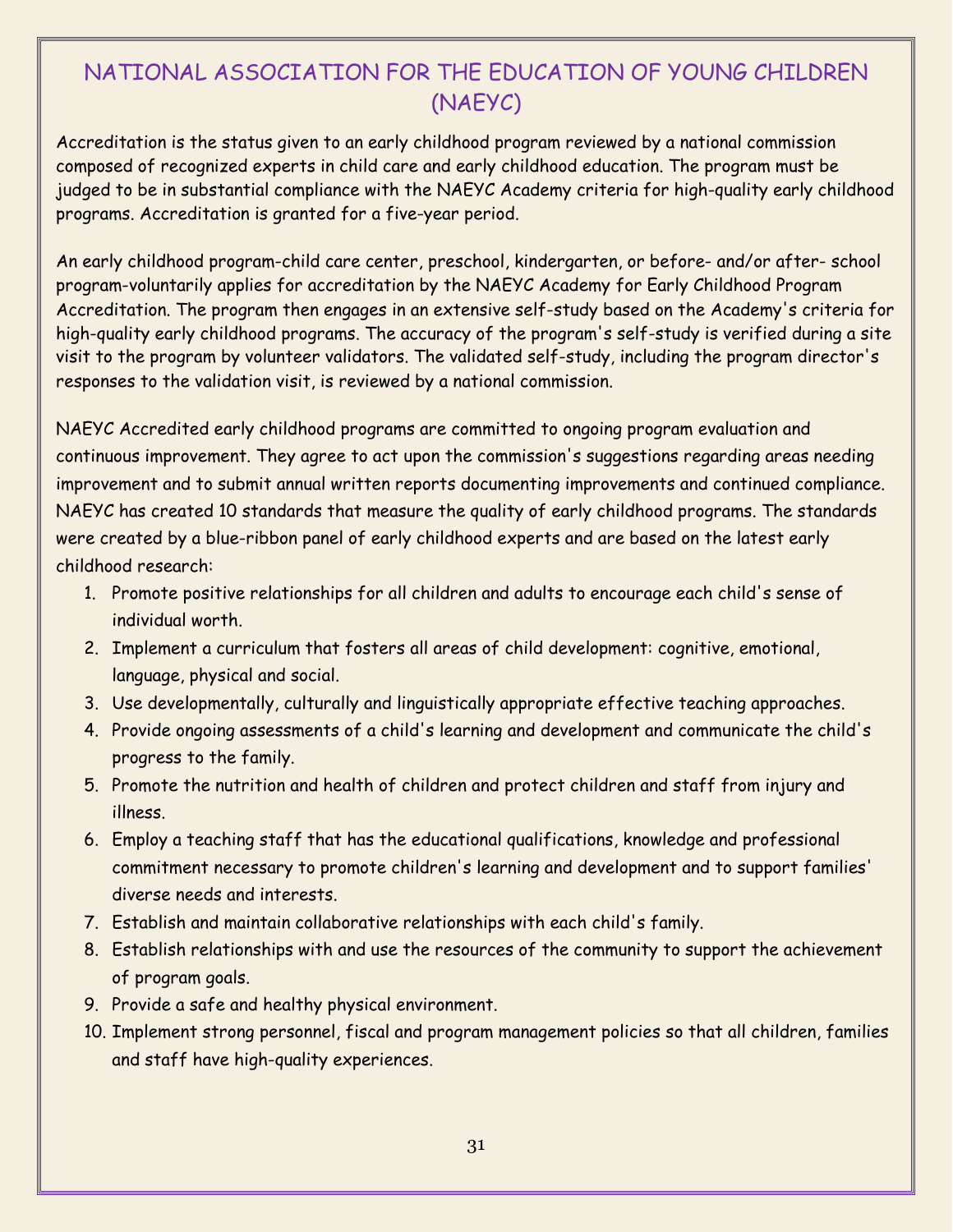#### STAFF

<span id="page-31-0"></span>

| <b>Staff Member Position</b>        |                                   | Email Address                                  | Phone    | <b>Office</b>              |
|-------------------------------------|-----------------------------------|------------------------------------------------|----------|----------------------------|
| <b>Amy Taylor</b>                   | Director                          | hiteal@jmu.edu                                 | 568-6089 | Anthony Seeger 10A         |
| Nicole Gray                         | <b>Lead Teacher</b><br>(4)        | farrhn@jmu.edu                                 |          | 568-6089 Anthony-Seeger 11 |
| Jessica Levine                      | Teacher Asst.<br>(4)              | <u>levinejr@jmu.edu</u>                        |          | 568-6089 Anthony-Seeger 11 |
| <b>Heather Hansohn</b> Lead Teacher | (3)                               | hansohhm@jmu.edu                               |          | 568-6089 Anthony-Seeger 10 |
| <b>Christina Martin</b>             | Teacher Asst.<br>(3)              | mart26cm@jmu.edu                               |          | 568-6089 Anthony-Seeger 10 |
| <b>Tricia Daniels</b>               | Lead Teacher<br>(4)               | danieltl@jmu.edu                               | 568-6089 | Anthony-Seeger 9           |
| Anna Johns                          | Teacher Asst.<br>(4)              | johnsax@dukes.jmu.edu568-6089 Anthony-Seeger 9 |          |                            |
| <b>Storm Keyes</b>                  | Teacher Asst.<br>(4)              | keyesst@dukes.jmu.edu 568-6809                 |          | Anthony-Seeger 9           |
| <b>Caitlin Wood</b>                 | Lead Teacher<br>$(1/2$ day class) | woodch@jmu.edu                                 | 568-6089 | Anthony-Seeger 12B         |
| <b>Isobel Baxter</b>                | Teacher Asst.<br>(1/2 day class)  | baxterim@jmu.edu                               | 568-6089 | Anthony-Seeger 12B         |
| Eileen Gingrich                     | Administrative<br>Assistant       | gingriey@jmu.edu                               | 568-6089 | <b>Anthony Seeger</b>      |

# TUITION AND FEES

<span id="page-31-1"></span>Tuition for the 2021-2022 YCP is \$3,000.00 per year for our half-day program and \$6,000.00 for the full-day programs. After-school care is available from 3:30-5:30 p.m. Please request an afterschool brochure for more detailed information.

Prepaid envelopes are available for your use. Do not mail or deliver payments directly to the Young Children's Program site or teachers.

Because YCP tuition is an annual fee divided into monthly installments for the convenience of our families, payment amounts are unrelated to the number of school days in each month or days missed because of weather emergencies.

If there are openings during the school year and you wish to enroll them at that time, your tuition will be pro-rated and you will be charged the monthly payment rate beginning with their enrollment month.

The YCP depends on the timely collection of tuition payments in order to meet budget and salary obligations. Enrollment may be terminated if a payment becomes one month overdue. JMU Faculty and staff are encouraged to use payroll deduction. Credit card payments are not accepted by the JMU Business office.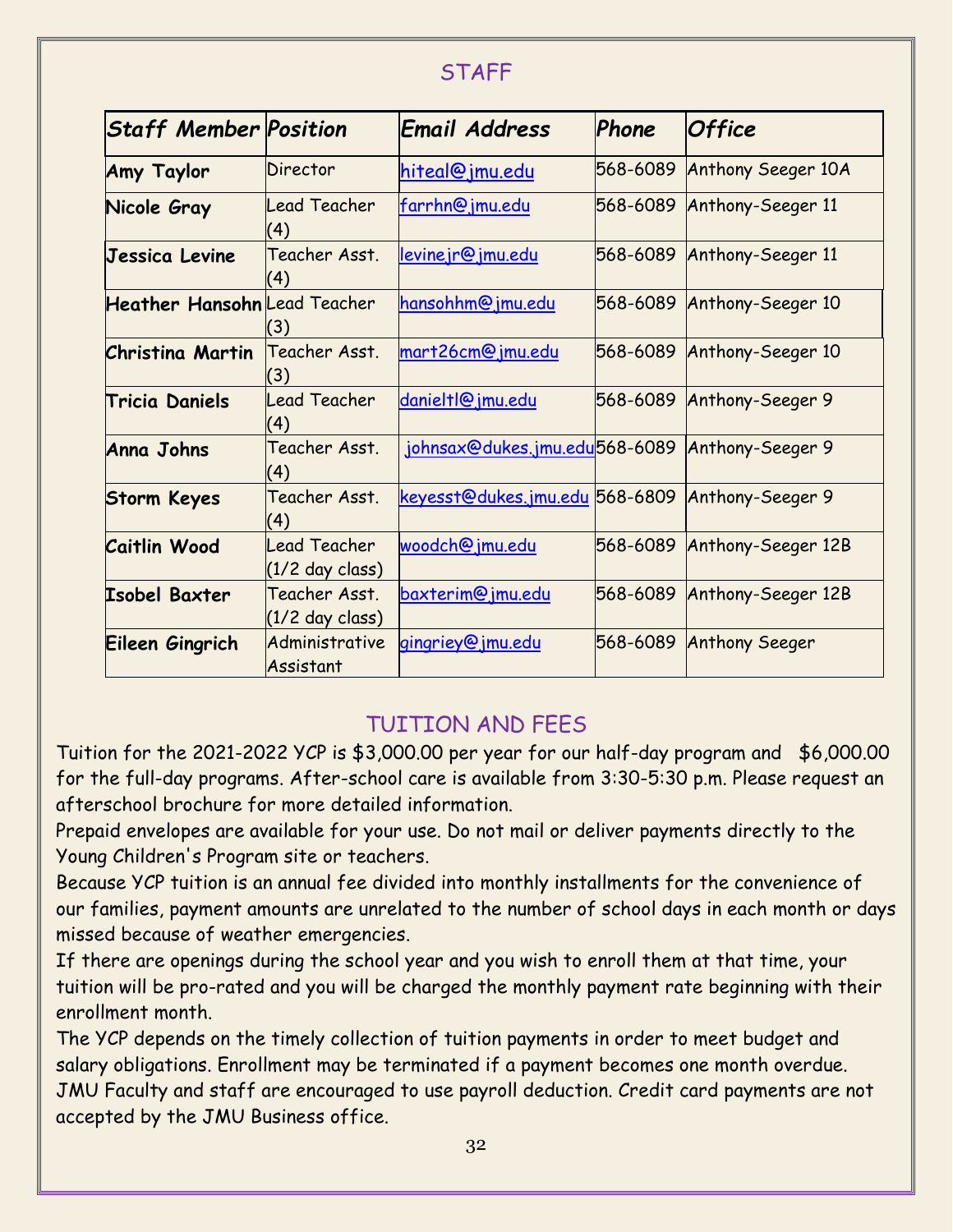# TUITION SCHEDULE

<span id="page-32-0"></span>

| 3 and 4 Year Old Half Day |         |                   | 3 and 4 Year Old Full Day |         |  |
|---------------------------|---------|-------------------|---------------------------|---------|--|
| August 1, 2021            | \$300   |                   | August 1, 2021            | \$600   |  |
| September 1, 2021         | \$300   | September 1, 2021 |                           | \$600   |  |
| October 1, 2021           | \$300   | October 1, 2021   |                           | \$600   |  |
| November 1, 2021          | \$300   | November 1, 2021  |                           | \$600   |  |
| December 1, 2021          | \$300   |                   | December 1, 2021          | \$600   |  |
| <b>January 1, 2022</b>    | \$300   |                   | <b>January 1, 2022</b>    | \$600   |  |
| February 1, 2022          | \$300   |                   | February 1, 2022          | \$600   |  |
| March 1, 2022             | \$300   |                   | March 1, 2022             | \$600   |  |
| April 1, 2022             | \$300   |                   | April 1, 2022             | \$600   |  |
| May 1, 2022               | \$300   |                   | May 1, 2022               | \$600   |  |
| <b>TOTAL</b>              | \$3,000 |                   | <b>TOTAL</b>              | \$6,000 |  |

Tuition payments must be received on or before the above due date and made payable to JMU Young Children's Program

Please mail or deliver to: JMU Young Children's Program Anthony-Seeger Hall, Room 10A 821 S Main St, MSC 6811 Harrisonburg, VA 22807

*Please note: A \$50.00 handling fee will be assessed on all returned checks*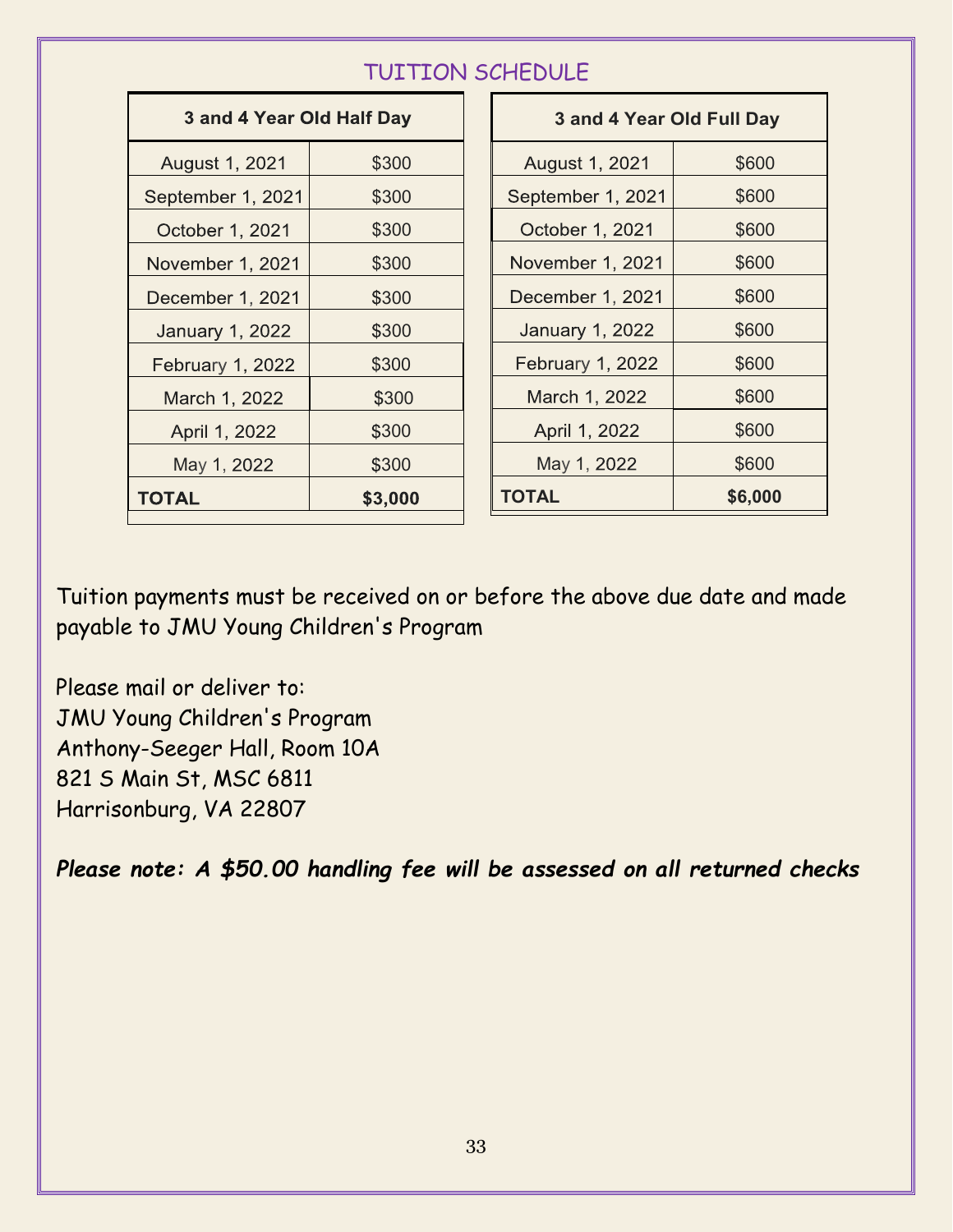# VIRGINIA DEPARTMENT OF SOCIAL SERVICES (VDSS)

<span id="page-33-0"></span>The Young Children's Program is licensed by the Virginia Department of Social Services. The VDSS licensing requirements for early childhood programs can be found at the following link:

[https://WWw.dss.virginia.gov/files/divisionllicensing/fdh/intr\\_opage/code\\_regulations/regulati](https://www.dss.virginia.gov/files/divisionllicensing/fdh/intr_opage/code_regulations/regulations/final_fdh_manual.pdf) [ons/final\\_fdh\\_manual.pdf](https://www.dss.virginia.gov/files/divisionllicensing/fdh/intr_opage/code_regulations/regulations/final_fdh_manual.pdf)

# <span id="page-33-1"></span>**Safety Plan to Meet VDSS Standards**

Inspect teacher files to ensure that all necessary paperwork is present and current. Inspect child files to ensure that all necessary paperwork is present and current. Complete weekly safety inspections to include the following:

#### **Inside the Building:**

- Uncovered electrical outlets and light bulbs that have burned out
- Loose floorboards or bricks
- Cracks in concrete sidewalks or steps
- Nails sticking out
- Loose handrails
- Loose or broken locks on doors

#### **Outside the Building:**

- Holes in the ground and in fences
- Exposed roots that may cause tripping
- Broken playground equipment
- Hot spots on metal playground equipment
- Splintered wood
- Broken latch on gates
- YCP practice zone supervision while outside on the playground

#### **Toys or Equipment:**

- Toys that are inappropriate (small enough to be swallowed by children under four years of age)
- Toys with loose parts that might have sharp edges, springs, or small pieces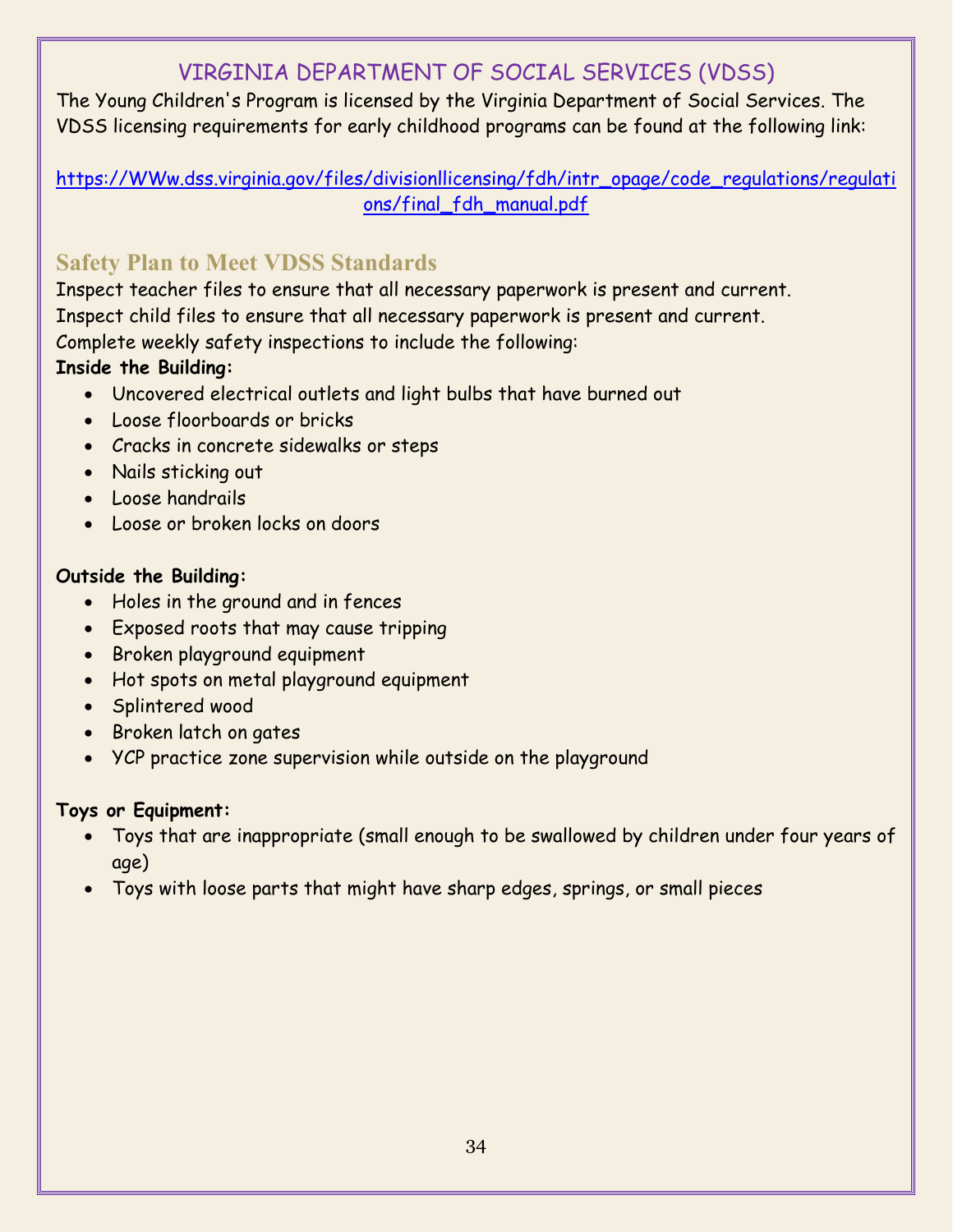# FORMS

<span id="page-34-0"></span>The following forms must be on file for each child before school begins:

**Registration Form**: General information about the child and family, a description of the child's interests and experiences and specific health information (additional medical forms are needed if medication is to be administered at school or the child has special health needs)

**Emergency Information Form:** Information required in the event of emergency including contact names and phone numbers, child's physician and health insurance coverage, permission for the YCP staff to initiate emergency care and a list of persons authorized to pick up the child from school

**Commonwealth of VA School Entrance Health Form:** Verification by a physician that the child has received all necessary immunizations and is in adequate health to attend school

**Program Permission Form:** Permission for field trip participation, display of the child's art, use of photos on the YCP and departmental web sites and verification of family support of the mission of the YCP as a laboratory school

**VA Child Adult Care Food Program (CACFP):** Enrollment form for the food program

**Verification of Identity and Age:** Licensing standards require proof of identity and age of each child attending the YCP. Families do this by presenting *a certified birth certificate or other official record to the teacher at their initial conference.*

**YCP Policy Contract:** Verification of understanding of YCP policies as stated in the Handbook for Families and a willingness to abide by them (located on last page of the handbook)

*It is the responsibility of each family to update the information on the above forms as needed in order to maintain their accuracy. This may be done by contacting the child's teacher or downloading and submitting a revised form.*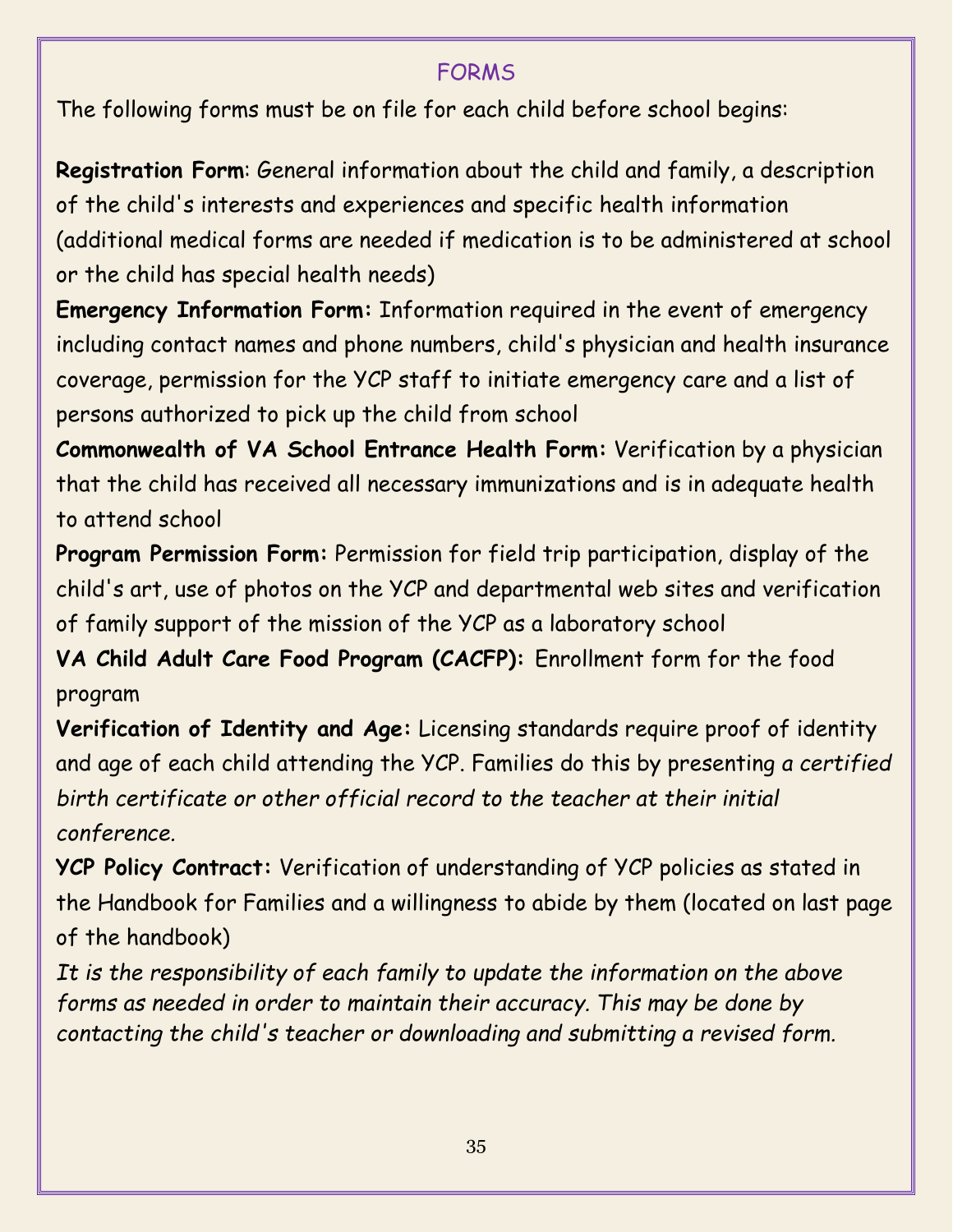# CONFIDENTIALITY

#### <span id="page-35-1"></span><span id="page-35-0"></span>**Child Records**

Child records include all documents described in the Forms section, as well as attendance and assessment records. This information is considered confidential and is stored in a secure location at the YCP. Access is limited to those persons who work directly with children or are responsible for program accountability--the child's family, the teaching and administrative staff and officials of regulatory agencies. Because it informs their teaching at the YCP and their professional preparation, student staff members may review children's records. However, confidentiality is always required and real names are never used in student projects, research, or other assignments without specific permission of the parents.

Parents have the right to inspect and review all records directly related to their children who are under eighteen years of age and/or who are dependents under the tax law. Unless a legally binding instrument or a court order governing divorce, separation, or custody provides to the contrary, both parents shall be permitted to inspect and review educational records of their children.

Child records are retained in the departmental office for seven years after the child's final date of attendance at the YCP and then are destroyed.